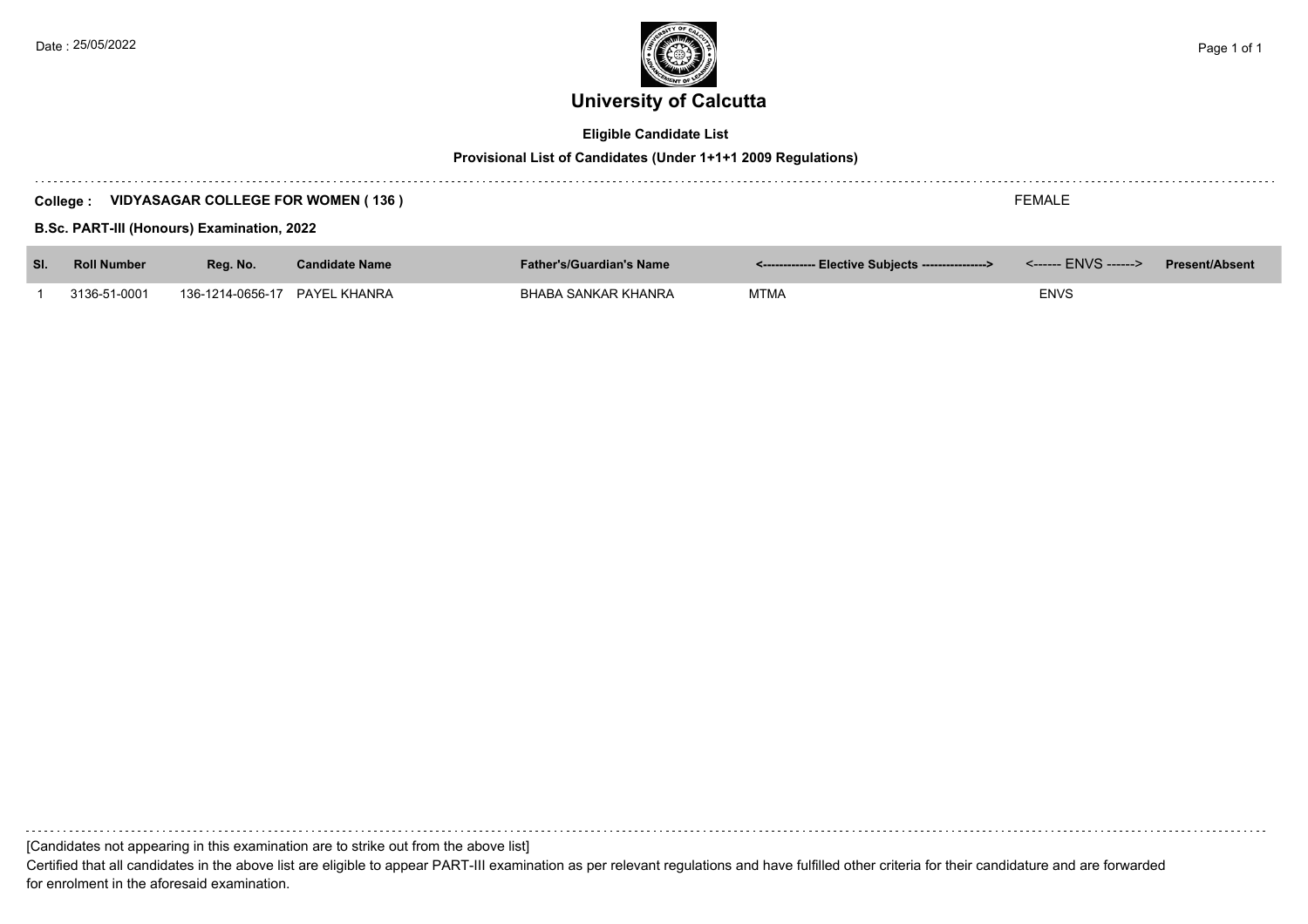# **University of Calcutta**

# **Eligible Candidate List**

# **Provisional List of Candidates (Under 1+1+1 2009 Regulations)**

## **College : VIDYASAGAR COLLEGE FOR WOMEN ( 136 )**

**B.Sc. PART-III (Honours) Examination, 2022**

| SI.            | <b>Roll Number</b> | Reg. No.                  | <b>Candidate Name</b>            | <b>Father's/Guardian's Name</b> | <------------- Elective Subjects ---------------> | <b>Present/Absent</b> |
|----------------|--------------------|---------------------------|----------------------------------|---------------------------------|---------------------------------------------------|-----------------------|
|                | 3136-54-0001       | 136-1221-0637-15 RIYA DAS |                                  | ABHIJIT DAS                     | <b>CEMA</b>                                       |                       |
| 2              | 3136-54-0002       |                           | 136-1221-0731-15 SNEHA MUKHERJEE | <b>SUBHASIS MUKHERJEE</b>       | <b>MTMA</b>                                       |                       |
| 3              | 3136-54-0003       | 136-1221-0199-14          | SAINAJ KHATUN                    | SK SALA UDDIN                   | MTMA                                              |                       |
| $\overline{4}$ | 3136-54-0004       | 136-1221-0198-14          | <b>INDIRA NANDY</b>              | <b>SUBODH NANDY</b>             | <b>MTMA</b>                                       |                       |
| $5^{\circ}$    | 3136-54-0005       |                           | 136-1221-0567-13 SUCHITRA PODDER | PROVAT PODDER                   | <b>PHSA</b>                                       |                       |

[Candidates not appearing in this examination are to strike out from the above list]

Certified that all candidates in the above list are eligible to appear PART-III examination as per relevant regulations and have fulfilled other criteria for their candidature and are forwarded for enrolment in the aforesaid examination.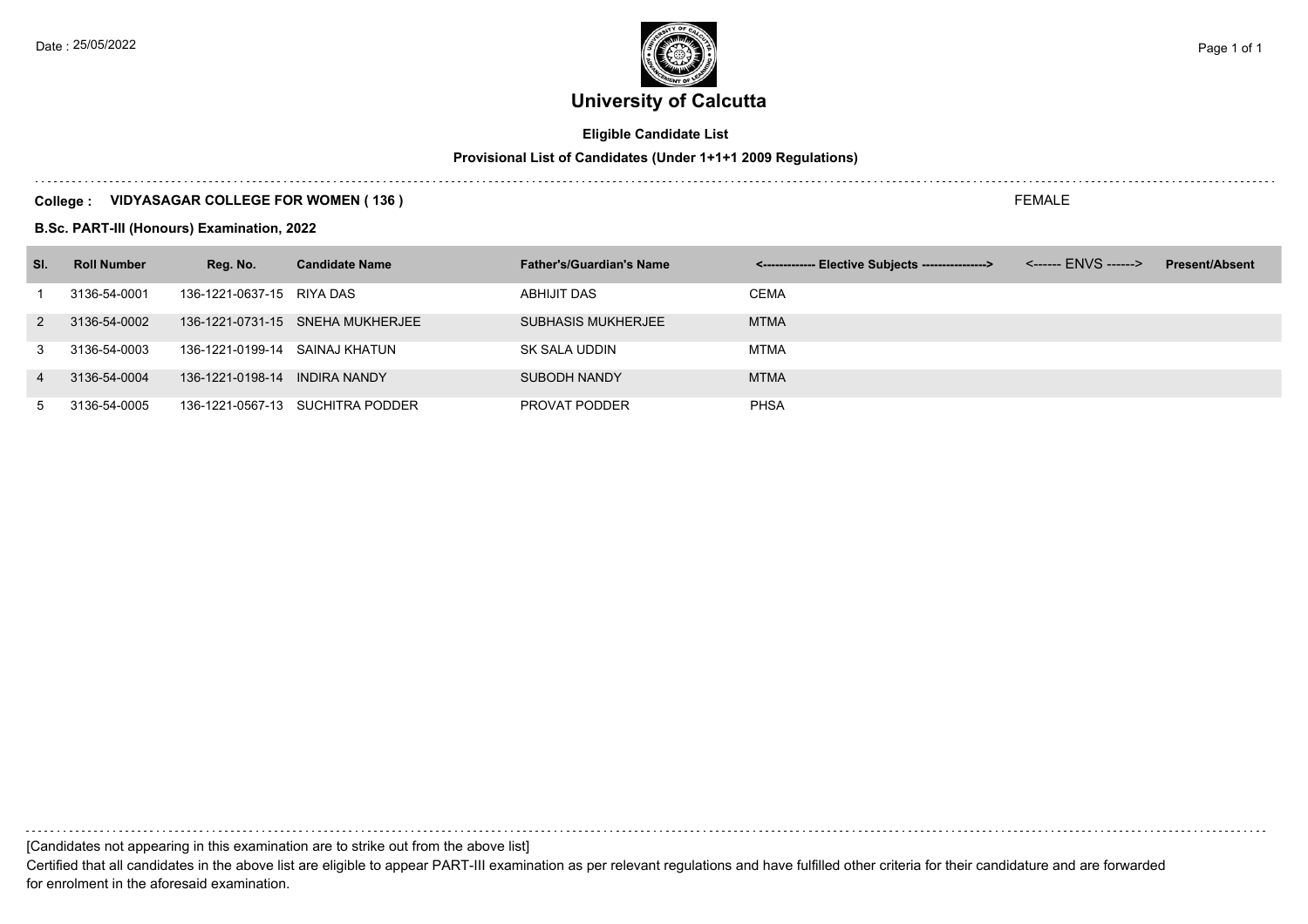# **University of Calcutta**

# **Eligible Candidate List**

# **Provisional List of Candidates (Under 1+1+1 2009 Regulations)**

#### **College : VIDYASAGAR COLLEGE FOR WOMEN ( 136 )**

**B.Sc. PART-III (General) Examination, 2022**

| SI.             | <b>Roll Number</b> | Reg. No.                       | <b>Candidate Name</b>                   | <b>Father's/Guardian's Name</b>             |             |             | <-------------- Elective Subjects ----------------> |             | <b>Present/Absent</b> |
|-----------------|--------------------|--------------------------------|-----------------------------------------|---------------------------------------------|-------------|-------------|-----------------------------------------------------|-------------|-----------------------|
| -1              | 3136-55-0001       | 136-1212-0239-17               | <b>SUSHMITA DAS</b>                     | <b>HARI JIBAN DAS</b>                       | <b>CEMG</b> | PHSG        | <b>MTMG</b>                                         | <b>ENVS</b> |                       |
| 2               | 3136-55-0002       | 136-1212-0644-17 RANITA DAS    |                                         | <b>RANAJIT KUMAR DAS</b>                    | <b>PHSG</b> | <b>MTMG</b> | <b>CEMG</b>                                         | <b>ENVS</b> |                       |
| 3               | 3136-55-0003       |                                | 136-1222-0332-16 PURBASHA BISWAS        | <b>PRANAB KUMAR BISWAS</b>                  | <b>MTMG</b> | PHSG        | CEMG                                                | <b>ENVS</b> |                       |
| 4               | 3136-55-0004       | 136-1221-0623-16 SUSMITA HAZRA |                                         | <b>TAPAS HAZRA</b>                          | <b>BOTG</b> | ZOOG        | <b>CEMG</b>                                         | <b>ENVS</b> |                       |
| 5               | 3136-55-0005       |                                | 136-1211-0603-17 SOUMI BHATTACHARJEE    | <b>SOUMEN BHATTACHARJEE</b>                 | <b>BOTG</b> | ZOOG        | PHYG                                                | <b>ENVS</b> |                       |
| 6               | 3136-55-0006       | 136-1221-0369-16 ANINDITA SAHA |                                         | <b>SUJIT KUMAR SAHA</b>                     | <b>PHYG</b> | ZOOG        | <b>CEMG</b>                                         | <b>ENVS</b> |                       |
| $\overline{7}$  | 3136-55-0007       | 136-1224-0259-16 SAYANI MANNA  |                                         | <b>BIPLAB KR MANNA</b>                      | <b>BOTG</b> | ZOOG        | PHYG                                                | <b>ENVS</b> |                       |
| 8               | 3136-55-0008       | 136-1221-0793-14 SATWIKA NAYAK |                                         | <b>SACHIN NAYAK</b>                         | <b>PHSG</b> | <b>MTMG</b> | <b>ELTG</b>                                         | <b>ENVS</b> |                       |
| 9               | 3136-55-0009       |                                | 136-1221-0228-14 PRAGYA PANDEY          | RAMA KANT PANDEY                            | MTMG        | PHSG        | <b>ELTG</b>                                         | <b>ENVS</b> |                       |
| 10              | 3136-55-0010       | 136-1221-0662-14 RIYA DEY      |                                         | DIPAK KUMAR DEY                             | <b>BOTG</b> | ZOOG        | PHYG                                                | <b>ENVS</b> |                       |
| 11              | 3136-55-0011       | 136-1222-0597-13 BIDISHA BUG   |                                         | <b>RAGHUNATH BUG</b>                        | ZOOG        | PHYG        | <b>BOTG</b>                                         | <b>ENVS</b> |                       |
| 12 <sup>2</sup> | 3136-55-0012       |                                | 136-1221-0740-13 PRIYANKA BHATTACHARJEE | <b>PRADIP KUMAR</b><br><b>BHATTACHARJEE</b> | <b>BOTG</b> | PHYG        | ZOOG                                                | <b>ENVS</b> |                       |
| 13              | 3136-55-0013       | 136-1221-0125-12 PRITY KUMARI  |                                         | MANOJ KUMAR SINGH                           | <b>PHSG</b> | CEMG        | MTMG                                                | <b>ENVS</b> |                       |
| 14              | 3136-55-0014       | 136-1222-0649-12 DOLON MONDAL  |                                         | <b>GUNADHAR MONDAL</b>                      | ZOOG        | <b>BOTG</b> | <b>CEMG</b>                                         | <b>ENVS</b> |                       |
| 15              | 3136-55-0015       | 136-1221-0733-12 NIHA BISWAS   |                                         | <b>LALIT MOHAN BISWAS</b>                   | <b>BOTG</b> | ZOOG        | PHYG                                                | <b>ENVS</b> |                       |

[Candidates not appearing in this examination are to strike out from the above list]

Certified that all candidates in the above list are eligible to appear PART-III examination as per relevant regulations and have fulfilled other criteria for their candidature and are forwarded for enrolment in the aforesaid examination.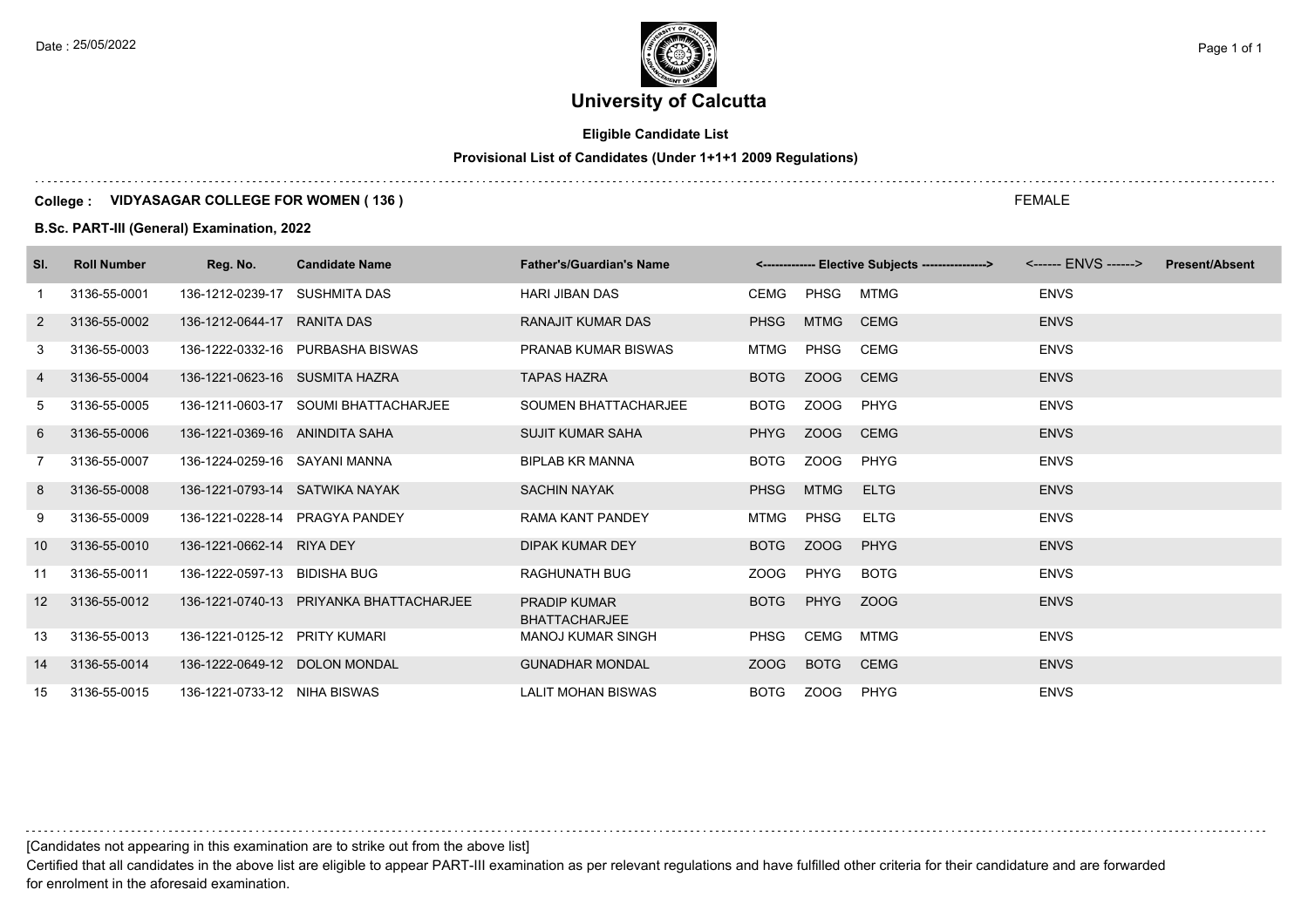# **University of Calcutta**

# **Eligible Candidate List**

# **Provisional List of Candidates (Under 1+1+1 2009 Regulations)**

#### **College : VIDYASAGAR COLLEGE FOR WOMEN ( 136 )**

#### **B.Sc. PART-III (General) Examination, 2022**

| SI.               | <b>Roll Number</b> | Reg. No.                       | <b>Candidate Name</b>                | <b>Father's/Guardian's Name</b> |             | <------------- Elective Subjects ----------------> <------ ENVS ------> | <b>Present/Absent</b> |
|-------------------|--------------------|--------------------------------|--------------------------------------|---------------------------------|-------------|-------------------------------------------------------------------------|-----------------------|
| 1                 | 3136-56-0001       |                                | 136-1225-0684-16 CHAMPA KHATUN       | <b>JAMAL UDDIN MONDAL</b>       | <b>PHSG</b> |                                                                         |                       |
| $\overline{2}$    | 3136-56-0002       | 136-1221-1059-15 HARSHA BASAK  |                                      | <b>MANABENDRA BASAK</b>         | <b>GEOG</b> | ECOG                                                                    |                       |
| 3                 | 3136-56-0003       |                                | 136-1222-0316-16 MAHUYA NASKAR       | <b>BASUDEV NASKAR</b>           | MTMG        | PHSG                                                                    |                       |
| 4                 | 3136-56-0004       | 136-1221-0386-14 PAYEL PAUL    |                                      | <b>PRADIP PAUL</b>              | <b>GEOG</b> | ECOG                                                                    |                       |
| 5                 | 3136-56-0005       | 136-1221-0325-14 ATREYEE MARIK |                                      | <b>DILIP MARIK</b>              | <b>BOTG</b> | ZOOG                                                                    |                       |
| 6                 | 3136-56-0006       | 136-1221-0249-13 ANKITA DAS    |                                      | <b>BISWANATH DAS</b>            | <b>ECOG</b> |                                                                         |                       |
| 7                 | 3136-56-0007       | 136-1221-0190-14 ARITRI DAS    |                                      | ASHIS DAS                       | <b>MTMG</b> |                                                                         |                       |
| 8                 | 3136-56-0008       | 136-1221-0404-14 SOHINI BAGCHI |                                      | <b>SWAPAN BAGCHI</b>            | <b>PLSG</b> |                                                                         |                       |
| 9                 | 3136-56-0009       |                                | 136-1221-0631-14 PRIYANKA MONDAL     | <b>MALAY MONDAL</b>             | <b>BOTG</b> | PHYG                                                                    |                       |
| 10                | 3136-56-0010       | 136-1221-0655-14 LEEZA LAHA    |                                      | <b>PRADIP LAHA</b>              | <b>BOTG</b> | <b>ZOOG</b><br><b>PHYG</b>                                              |                       |
| 11                | 3136-56-0011       |                                | 136-1221-0747-13 TANDRIMA GHOSH      | <b>TANMOY GHOSH</b>             | ZOOG        | <b>BOTG</b><br><b>PHYG</b>                                              |                       |
| $12 \overline{ }$ | 3136-56-0012       | 136-1221-0273-12 JUHI BASAK    |                                      | <b>TARUN BASAK</b>              | <b>PLSG</b> |                                                                         |                       |
| 13                | 3136-56-0013       |                                | 136-1222-0522-12 SUMAN NASKAR MONDAL | <b>DILIP MONDAL</b>             | <b>BOTG</b> |                                                                         |                       |
| 14                | 3136-56-0014       | 136-1221-0281-12 MITA SAHA     |                                      | LATE ANANDA SAHA                | <b>PLSG</b> |                                                                         |                       |
| 15                | 3136-56-0015       | 136-1221-0504-12 RIA KABIRAJ   |                                      | <b>ALOKE KABIRAJ</b>            | ECOG        | MTMG                                                                    |                       |

[Candidates not appearing in this examination are to strike out from the above list]

Certified that all candidates in the above list are eligible to appear PART-III examination as per relevant regulations and have fulfilled other criteria for their candidature and are forwarded for enrolment in the aforesaid examination.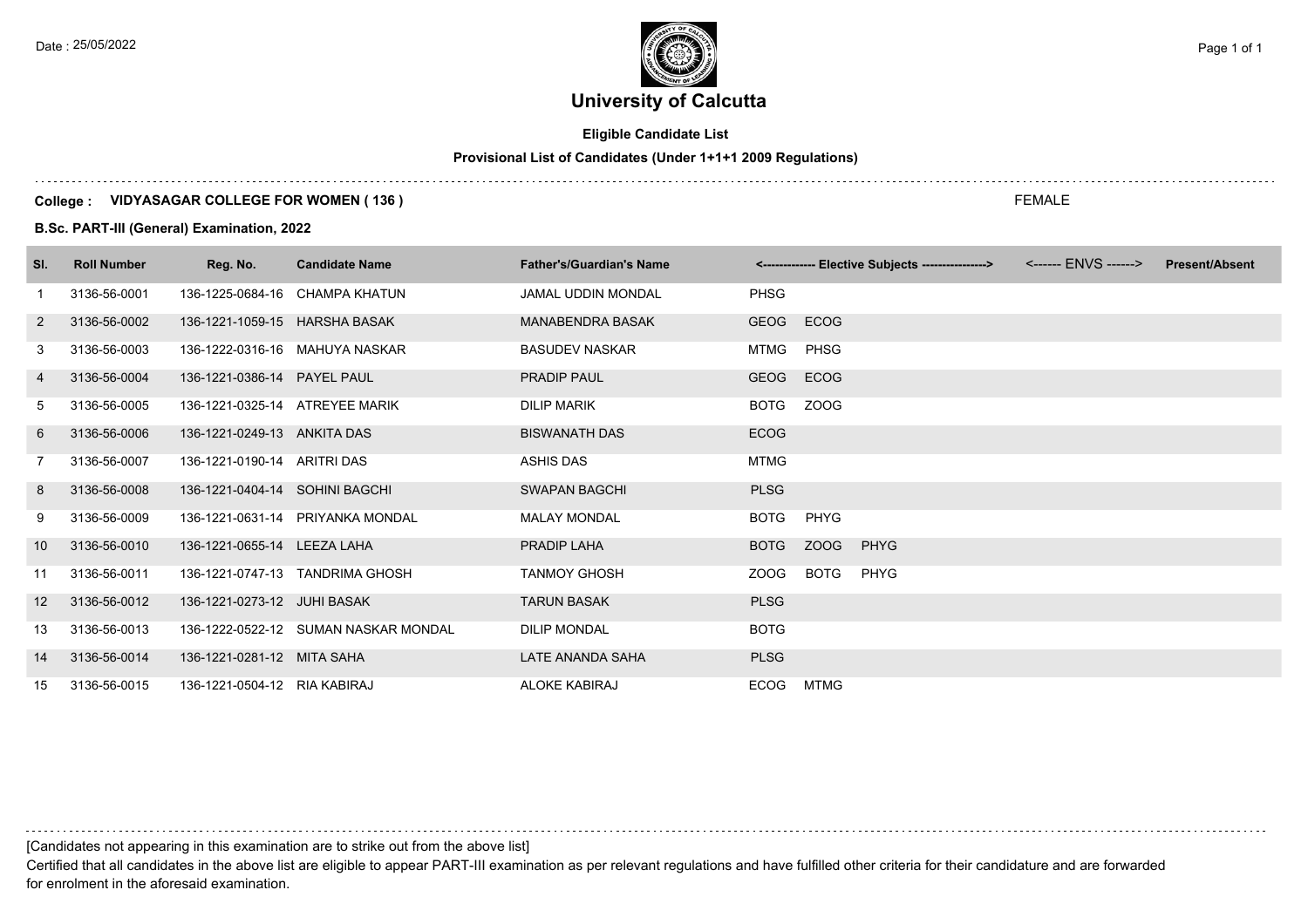# **Eligible Candidate List**

**Provisional List of Candidates (Under 1+1+1 2009 Regulations)**

#### **College : VIDYASAGAR COLLEGE FOR WOMEN ( 136 )**

#### **B.A. PART-III (General) Examination, 2022**

| SI.            | <b>Roll Number</b> | Reg. No.                       | <b>Candidate Name</b>                | <b>Father's/Guardian's Name</b> |             | <------------- Elective Subjects ----------------> | <------ ENVS ------> | <b>Present/Absent</b> |
|----------------|--------------------|--------------------------------|--------------------------------------|---------------------------------|-------------|----------------------------------------------------|----------------------|-----------------------|
| 1              | 2136-56-0001       | 136-1221-0428-13 NEHA GUPTA    |                                      | <b>KAMAL GUPTA</b>              | <b>EDCG</b> |                                                    |                      |                       |
| $\overline{2}$ | 2136-56-0002       | 136-1211-0184-17 ARPITA KOLEY  |                                      | SANKAR NATH KOLEY               | <b>ENGG</b> |                                                    |                      |                       |
| 3              | 2136-56-0003       | 136-1211-0582-17 SUCHITRA DAS  |                                      | <b>BADAL DAS</b>                | <b>BNGG</b> |                                                    |                      |                       |
| 4              | 2136-56-0004       | 136-1221-1333-15 DEBOLINA DAS  |                                      | <b>TAPAN DAS</b>                | <b>HISG</b> | <b>ENGG</b>                                        |                      |                       |
| 5              | 2136-56-0005       | 136-1211-0165-17 RITIKA DEY    |                                      | SANTIRANJAN DEY                 | <b>HISG</b> |                                                    |                      |                       |
| 6              | 2136-56-0006       |                                | 136-1211-0423-17 RITUPARNA MOHANTY   | <b>GOBINDO CHANDA MOHANTY</b>   | <b>BNGG</b> | <b>EDCG</b>                                        |                      |                       |
| $\overline{7}$ | 2136-56-0007       | 136-1221-0444-12 KAJAL HARI    |                                      | <b>SANKAR HARI</b>              | <b>HING</b> | <b>PLSG</b><br><b>HISG</b>                         |                      |                       |
| 8              | 2136-56-0008       |                                | 136-1221-0476-14 SUNETRA CHOWDHURY   | SASANKA CHOWDHURY               | <b>EDCG</b> |                                                    |                      |                       |
| 9              | 2136-56-0009       |                                | 136-1221-0524-14 SUPRIYA DASGUPTA    | <b>TAPAN DASGUPTA</b>           | <b>SANG</b> |                                                    |                      |                       |
| 10             | 2136-56-0010       | 136-1221-0594-14 ESHETA DUTTA  |                                      | SAMBHU NATH DUTTA               | <b>PLSG</b> |                                                    |                      |                       |
| 11             | 2136-56-0011       |                                | 136-1221-0606-14 RATNA KUMARI THAKUR | DEEP PRAKASH THAKUR             | <b>HISG</b> |                                                    |                      |                       |
| 12             | 2136-56-0012       | 136-1221-0701-14 SHAGUFTA ALAM |                                      | <b>MANJUR ALAM</b>              | <b>SOCG</b> |                                                    |                      |                       |
| 13             | 2136-56-0013       | 136-1221-0825-14 ARPITA DAS    |                                      | <b>ASHOK DAS</b>                | <b>GEOG</b> |                                                    |                      |                       |
| 14             | 2136-56-0014       | 136-1221-1205-15 MOUMITA MAITY |                                      | SHASHADHAR MAITY                | <b>HISG</b> |                                                    |                      |                       |
| 15             | 2136-56-0015       | 136-1221-1209-15 RANI DEY      |                                      | <b>SAMIR DEY</b>                | <b>HISG</b> |                                                    |                      |                       |
| 16             | 2136-56-0016       | 136-1221-1275-15 RITUPARNA DAS |                                      | <b>RABINDRANATH DAS</b>         | <b>HISG</b> |                                                    |                      |                       |
| 17             | 2136-56-0017       |                                | 136-1221-1331-15 APARNA SADHUKHAN    | <b>BASUDEB SADHUKHAN</b>        | <b>PLSG</b> | <b>HISG</b>                                        |                      |                       |
| 18             | 2136-56-0018       | 136-1221-1367-15 NAMRATA DEY   |                                      | <b>LATE ASHIM DEY</b>           | <b>EDCG</b> | <b>HISG</b>                                        |                      |                       |
| 19             | 2136-56-0019       |                                | 136-1221-1399-15 SUPARNA BARMAN      | LET SANKAR BARMAN               | <b>EDCG</b> | PHIG                                               |                      |                       |

#### [Candidates not appearing in this examination are to strike out from the above list]

Certified that all candidates in the above list are eligible to appear PART-III examination as per relevant regulations and have fulfilled other criteria for their candidature and are forwarded for enrolment in the aforesaid examination.

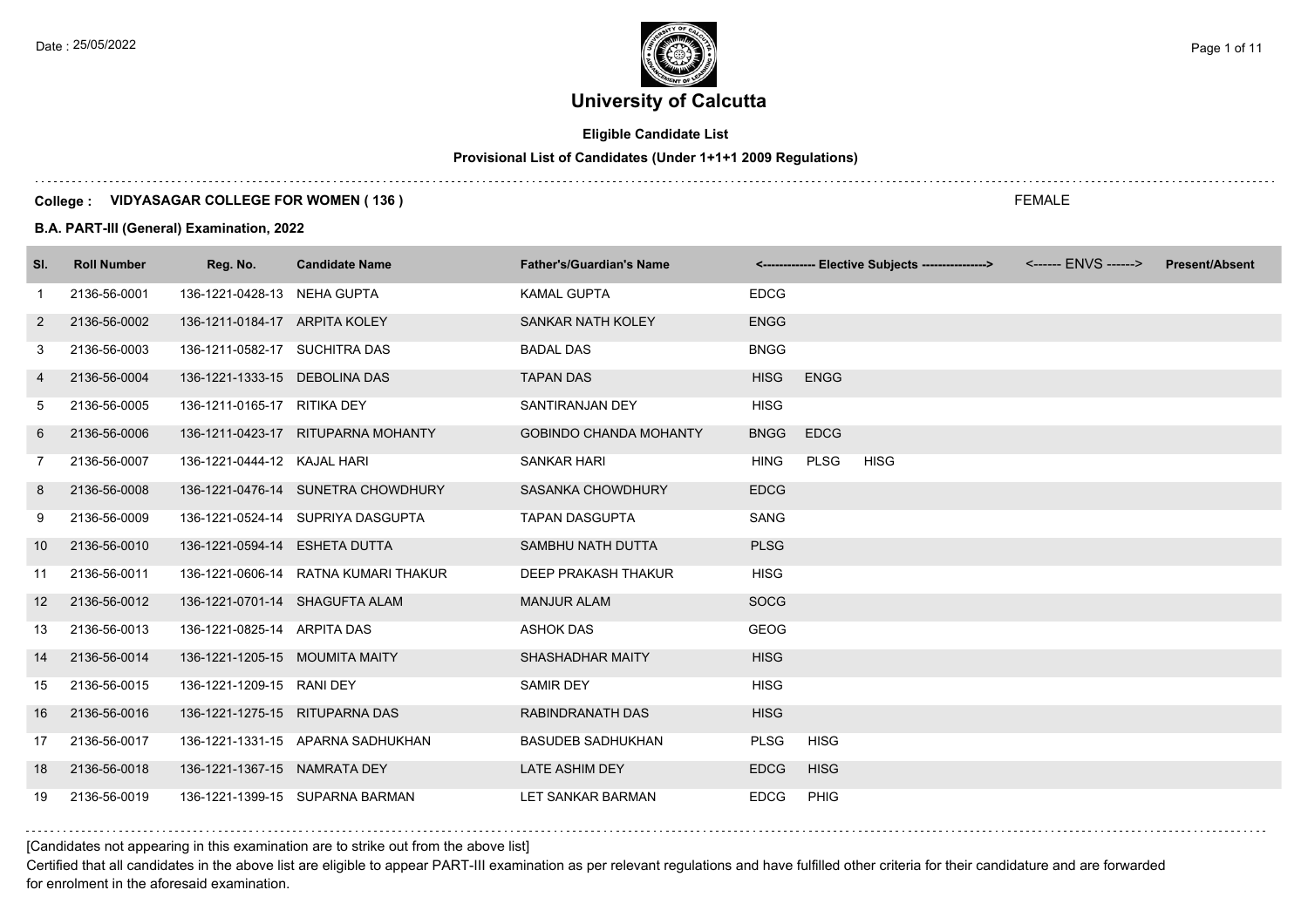# **Eligible Candidate List**

# **Provisional List of Candidates (Under 1+1+1 2009 Regulations)**

# **College : VIDYASAGAR COLLEGE FOR WOMEN ( 136 )**

#### **B.A. PART-III (General) Examination, 2022**

| SI. | <b>Roll Number</b> | Reg. No.                      | <b>Candidate Name</b>              | <b>Father's/Guardian's Name</b> |             |             | <-------------- Elective Subjects ----------------> | <b>Present/Absent</b> |
|-----|--------------------|-------------------------------|------------------------------------|---------------------------------|-------------|-------------|-----------------------------------------------------|-----------------------|
| 20  | 2136-56-0020       | 136-1221-1433-15 RINIKA MITRA |                                    | <b>CHANCHAL MITRA</b>           | <b>PLSG</b> |             |                                                     |                       |
| 21  | 2136-56-0021       | 136-1222-1115-15 SNIGDHA DAS  |                                    | <b>ANJAN DAS</b>                | <b>HISG</b> |             |                                                     |                       |
| 22  | 2136-56-0022       | 136-1221-0050-16 RANI DEY     |                                    | <b>GOLOKE DEY</b>               | <b>JORG</b> |             |                                                     |                       |
| 23  | 2136-56-0023       |                               | 136-1221-0202-16 SREEPARNA DAS     | <b>SWAPAN DAS</b>               | <b>PLSG</b> |             |                                                     |                       |
| 24  | 2136-56-0024       | 136-1221-0459-15 SWAGATA DHAR |                                    | <b>SHYAMAL DHAR</b>             | <b>PLSG</b> |             |                                                     |                       |
| 25  | 2136-56-0025       | 136-1221-0516-16 SNEHA GARAI  |                                    | ANGAD GARAI                     | <b>EDCG</b> | <b>PHIG</b> |                                                     |                       |
| 26  | 2136-56-0026       | 136-1221-0550-14 SANGITA DEY  |                                    | <b>SOUMEN DEY</b>               | <b>HISG</b> | <b>EDCG</b> | <b>BNGG</b>                                         |                       |
| 27  | 2136-56-0027       | 136-1221-0553-16 MADHU SINGH  |                                    | <b>BHOLA SINGH</b>              | <b>HISG</b> |             |                                                     |                       |
| 28  | 2136-56-0028       | 136-1221-1321-15 NEHA JAISWAL |                                    | SURESH JAISWAL                  | <b>HING</b> | <b>PLSG</b> |                                                     |                       |
| 29  | 2136-56-0029       | 136-1221-1323-15 NITI JAISWAL |                                    | SURESH JAISWAL                  | <b>HING</b> | <b>HISG</b> | <b>PLSG</b>                                         |                       |
| 30  | 2136-56-0030       | 136-1222-0005-16 APARNA NAYEK |                                    | <b>SADHAN NAYEK</b>             | <b>HISG</b> |             |                                                     |                       |
| 31  | 2136-56-0031       |                               | 136-1222-0121-14 PRIYANKA PRODHAN  | <b>HARADHAN PRODHAN</b>         | <b>PLSG</b> | ECOG        |                                                     |                       |
| 32  | 2136-56-0032       | 136-1221-0600-14 PIEYA SINGH  |                                    | <b>ASHOK SINGH</b>              | <b>PLSG</b> |             |                                                     |                       |
| 33  | 2136-56-0033       |                               | 136-1221-0424-14 SILPASHREE BARMAN | <b>SUBRATA BARMAN</b>           | <b>PHIG</b> | FMSG        |                                                     |                       |
| 34  | 2136-56-0034       | 136-1221-0434-14 PRIYA BHANJA |                                    |                                 | <b>HISG</b> |             |                                                     |                       |
| 35  | 2136-56-0035       |                               | 136-1221-0439-14 SONA KUMARI ROY   | SADHU ROY                       | <b>HISG</b> | <b>HING</b> |                                                     |                       |
| 36  | 2136-56-0036       | 136-1221-0442-14 JUI MAZUMDAR |                                    | PIRADIP MAZUMDAR                | <b>HISG</b> | <b>EDCG</b> |                                                     |                       |
| 37  | 2136-56-0037       | 136-1221-0467-14 LABONI DUTTA |                                    | AJIT DUTTA                      | <b>PHIG</b> | <b>PLSG</b> |                                                     |                       |
| 38  | 2136-56-0038       | 136-1221-0470-14 PRIYA DAS    |                                    | <b>SHYAMAL DAS</b>              | <b>HISG</b> | <b>EDCG</b> |                                                     |                       |

[Candidates not appearing in this examination are to strike out from the above list]

Certified that all candidates in the above list are eligible to appear PART-III examination as per relevant regulations and have fulfilled other criteria for their candidature and are forwarded for enrolment in the aforesaid examination.

FEMALE

Date : 25/05/2022  $\rho_{\text{age 2 of 11}}$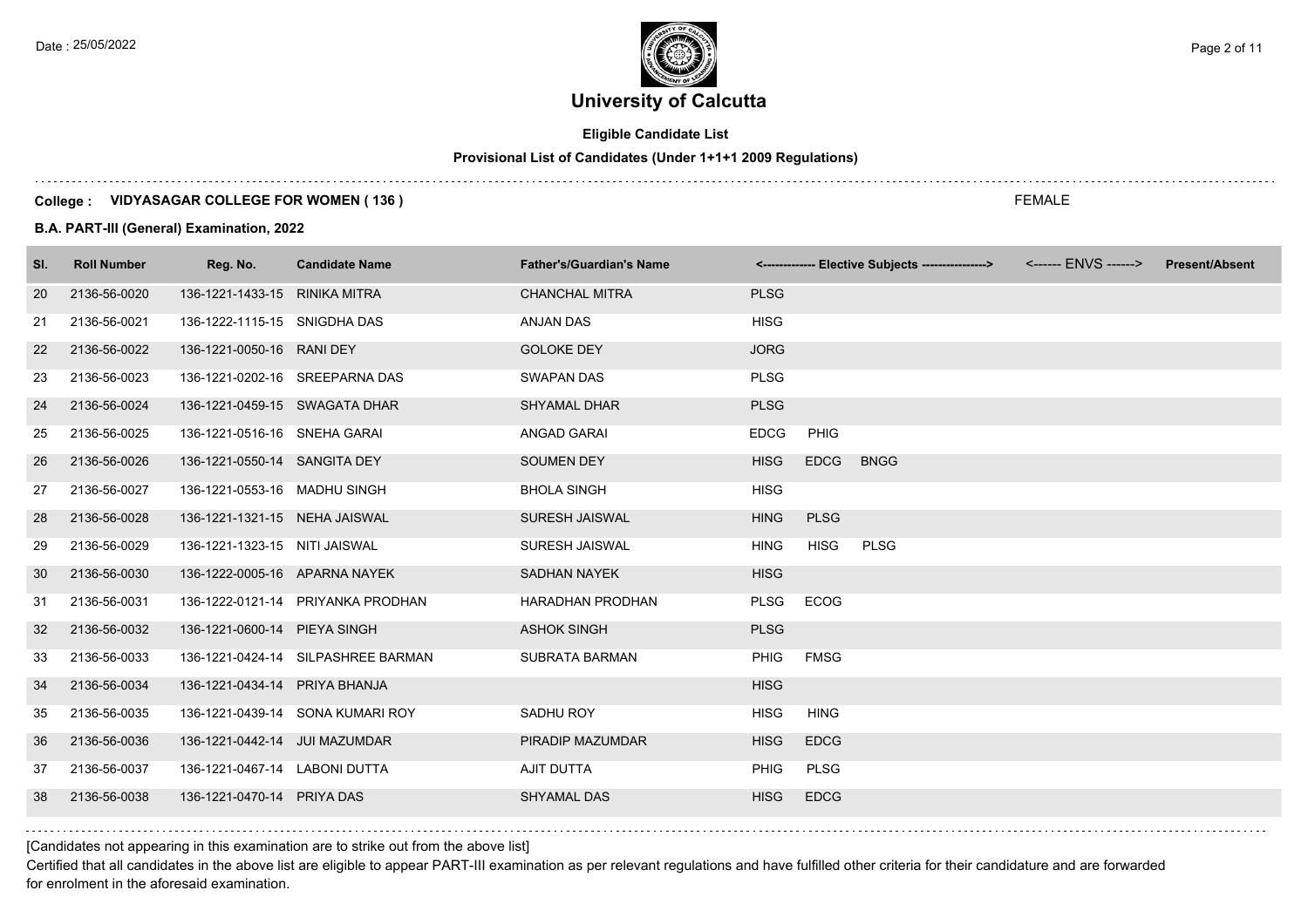# **Eligible Candidate List**

## **Provisional List of Candidates (Under 1+1+1 2009 Regulations)**

#### **College : VIDYASAGAR COLLEGE FOR WOMEN ( 136 )**

#### **B.A. PART-III (General) Examination, 2022**

| SI. | <b>Roll Number</b> | Reg. No.                      | <b>Candidate Name</b>               | <b>Father's/Guardian's Name</b> |             |             | <-------------- Elective Subjects ----------------> | <b>Present/Absent</b> |
|-----|--------------------|-------------------------------|-------------------------------------|---------------------------------|-------------|-------------|-----------------------------------------------------|-----------------------|
| 39  | 2136-56-0039       |                               | 136-1221-0480-14 MANISHA MISHRA     | <b>UPENDRA HISHRA</b>           | <b>HISG</b> |             |                                                     |                       |
| 40  | 2136-56-0040       |                               | 136-1221-0521-14 SAYANI SAMANTA     | <b>SAMIR SAMANTA</b>            | <b>HISG</b> | <b>EDCG</b> |                                                     |                       |
| 41  | 2136-56-0041       |                               | 136-1221-0522-14 SWARNALATA DAS     | PRADIP DAS                      | <b>HISG</b> | <b>EDCG</b> |                                                     |                       |
| 42  | 2136-56-0042       |                               | 136-1221-0270-13 MOUSUMI MONDAL     | <b>SHANKAR MONDAL</b>           | <b>EDCG</b> |             |                                                     |                       |
| 43  | 2136-56-0043       | 136-1221-0268-13 RATNA MAJHI  |                                     | <b>SAGAR MAJHI</b>              | <b>BNGG</b> |             |                                                     |                       |
| 44  | 2136-56-0044       | 136-1221-0558-14 TAMASA BAG   |                                     | <b>GANESH BAG</b>               | <b>HISG</b> | <b>EDCG</b> | <b>BNGG</b>                                         |                       |
| 45  | 2136-56-0045       | 136-1221-0354-12 PIYALI DUTTA |                                     | ROBIN DUTTA                     | <b>BNGG</b> | <b>HISG</b> | <b>EDCG</b>                                         |                       |
| 46  | 2136-56-0046       | 136-1221-0011-15 SUMANA BOL   |                                     | <b>GOPAL BOL</b>                | <b>HISG</b> | <b>PLSG</b> |                                                     |                       |
| 47  | 2136-56-0047       | 136-1221-0315-15 SUMAN PRASAD |                                     | <b>SURESH PRASAD</b>            | <b>HING</b> | <b>HISG</b> | <b>EDCG</b>                                         |                       |
| 48  | 2136-56-0048       |                               | 136-1221-0317-15 RUKMANI KUMARI     | <b>GOPAL AGARWAL</b>            | <b>HISG</b> |             |                                                     |                       |
| 49  | 2136-56-0049       | 136-1221-0401-15 MONIDIPA NAG |                                     | LATE MOLOY NAG                  | <b>HISG</b> | <b>PLSG</b> |                                                     |                       |
| 50  | 2136-56-0050       | 136-1221-0537-15 PUJA PAUL    |                                     | <b>AMAL PAUL</b>                | <b>ECOG</b> |             |                                                     |                       |
| 51  | 2136-56-0051       |                               | 136-1221-0539-15 SUSHMITA MAITY     | <b>SUSANTA MAITY</b>            | <b>FMSG</b> |             |                                                     |                       |
| 52  | 2136-56-0052       |                               | 136-1221-1077-15 ARPITA CHAKRABORTY | <b>GOUTAM CHAKRABORTY</b>       | <b>EDCG</b> | <b>HISG</b> |                                                     |                       |
| 53  | 2136-56-0053       | 136-1221-1087-15 BANANI GHOSH |                                     | <b>BADAL GHOSH</b>              | <b>HISG</b> |             |                                                     |                       |
| 54  | 2136-56-0054       |                               | 136-1221-1131-15 SUKANYA KARMAKAR   | <b>PARESH KARMAKAR</b>          | <b>HISG</b> |             |                                                     |                       |
| 55  | 2136-56-0055       | 136-1221-1143-15 NEHA AGARWAL |                                     | <b>SAJAN AGARWAL</b>            | <b>EDCG</b> | <b>HISG</b> |                                                     |                       |
| 56  | 2136-56-0056       |                               | 136-1221-1165-15 SREEKANYA BANERJEE | LATE SOUMENDU BANERJEE          | <b>HISG</b> |             |                                                     |                       |
| 57  | 2136-56-0057       | 136-1221-1175-15 PUJA MONDAL  |                                     | KALU MONDAL                     | <b>BNGG</b> | <b>HISG</b> |                                                     |                       |

[Candidates not appearing in this examination are to strike out from the above list]

Certified that all candidates in the above list are eligible to appear PART-III examination as per relevant regulations and have fulfilled other criteria for their candidature and are forwarded for enrolment in the aforesaid examination.

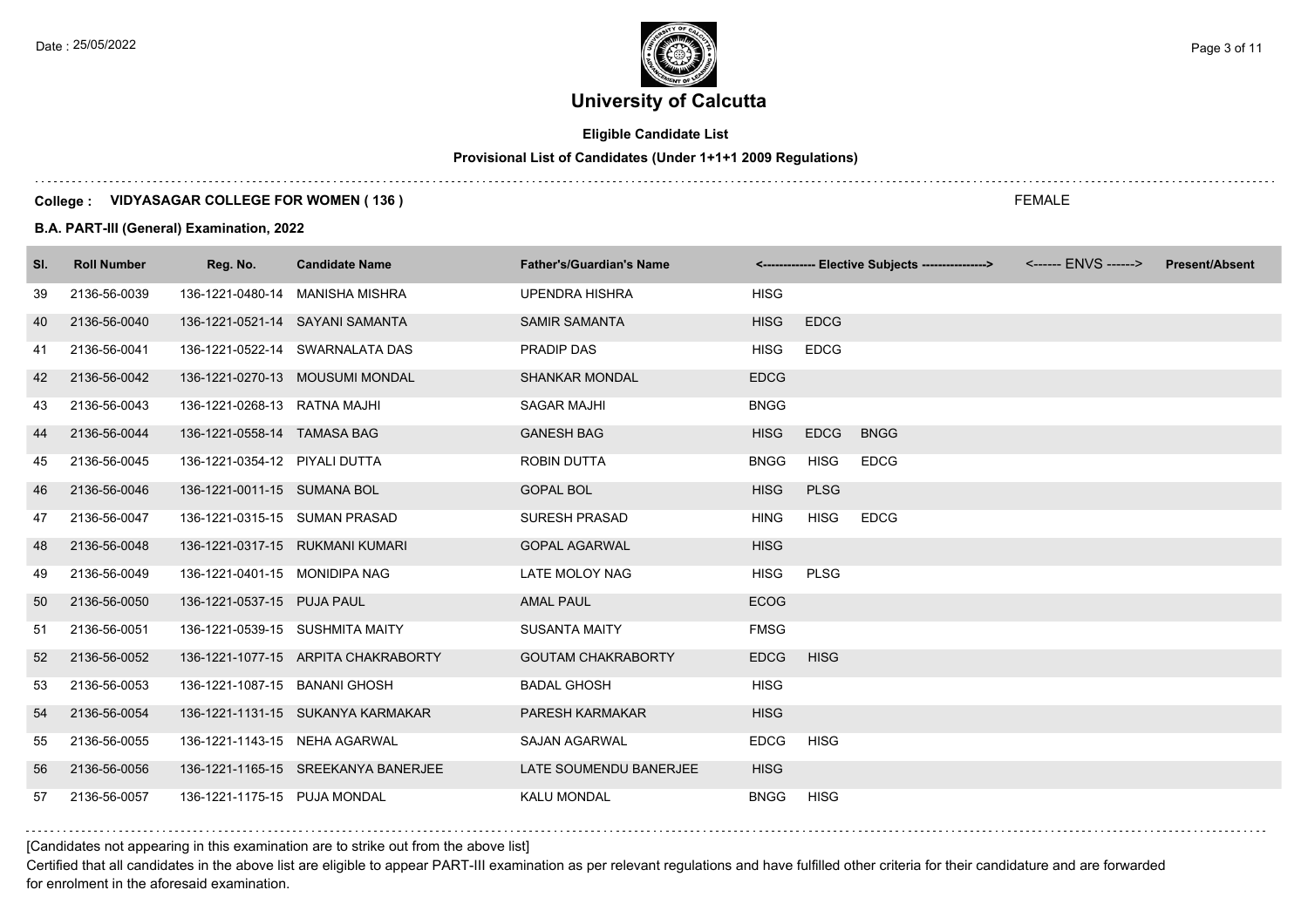Date : 25/05/2022  $\rho_{\text{age 4 of 11}}$ 

# **University of Calcutta**

# **Eligible Candidate List**

# **Provisional List of Candidates (Under 1+1+1 2009 Regulations)**

#### **College : VIDYASAGAR COLLEGE FOR WOMEN ( 136 )**

#### **B.A. PART-III (General) Examination, 2022**

| SI. | <b>Roll Number</b> | Reg. No.                       | <b>Candidate Name</b>                 | <b>Father's/Guardian's Name</b> |             | <-------------- Elective Subjects ----------------> | <b>Present/Absent</b> |
|-----|--------------------|--------------------------------|---------------------------------------|---------------------------------|-------------|-----------------------------------------------------|-----------------------|
| 58  | 2136-56-0058       | 136-1221-1183-15 LATA SINGH    |                                       | <b>SANTOSH SINGH</b>            | <b>EDCG</b> | <b>HISG</b>                                         |                       |
| 59  | 2136-56-0059       |                                | 136-1221-1185-15 MOUMITA BHATTACHARYA | MANTU BHATTHCHARYA              | <b>ENGG</b> | EDCG<br><b>HISG</b>                                 |                       |
| 60  | 2136-56-0060       | 136-1221-1229-15 INDRANI DAS   |                                       | <b>INDRAJIT DAS</b>             | <b>EDCG</b> |                                                     |                       |
| 61  | 2136-56-0061       | 136-1221-1245-15 PUJA MAHATO   |                                       | LATE DILIP KR MAHATO            | <b>PLSG</b> |                                                     |                       |
| 62  | 2136-56-0062       |                                | 136-1221-1249-15 SHARMISTHA DUTTA     | <b>SANKAR DUTTA</b>             | <b>HISG</b> |                                                     |                       |
| 63  | 2136-56-0063       |                                | 136-1221-1261-15 MALABIKA DUTTA       | SANAT KUMAR DUTTA               | <b>HISG</b> |                                                     |                       |
| 64  | 2136-56-0064       | 136-1221-1265-15 DEBJANI DEY   |                                       | PROBIR KUMAR DEY                | <b>EDCG</b> | <b>HISG</b>                                         |                       |
| 65  | 2136-56-0065       | 136-1221-1277-15 RITU GUHA     |                                       | LATE SUARSHAN GUHA              | <b>EDCG</b> | PHIG                                                |                       |
| 66  | 2136-56-0066       | 136-1221-1281-15 JYOTI SHAW    |                                       | <b>KRISHNA SHAW</b>             | <b>PLSG</b> |                                                     |                       |
| 67  | 2136-56-0067       | 136-1221-1305-15 RINA SHAW     |                                       | <b>MANU SHAW</b>                | <b>HISG</b> |                                                     |                       |
| 68  | 2136-56-0068       |                                | 136-1221-1307-15 ANAMIKA MONDAL       | <b>RABIN MONDAL</b>             | <b>BNGG</b> | <b>HISG</b>                                         |                       |
| 69  | 2136-56-0069       | 136-1221-1347-15 BARSHA DAS    |                                       | <b>BANKA DAS</b>                | <b>PHIG</b> |                                                     |                       |
| 70  | 2136-56-0070       | 136-1221-1359-15 MINAKSHI DAS  |                                       | <b>GOUTAM DAS</b>               | <b>HISG</b> |                                                     |                       |
| 71  | 2136-56-0071       |                                | 136-1221-1371-15 SONALI CHAKROBORTY   | SUSANTA CHAKROBORTY             | <b>HISG</b> |                                                     |                       |
| 72  | 2136-56-0072       | 136-1221-1587-15 SAZIA KHATOON |                                       | <b>MANNAN ALI</b>               | <b>EDCG</b> | PHIG                                                |                       |
| 73  | 2136-56-0073       | 136-1221-0803-14 PUJA DAS      |                                       | <b>ASHOK DAS</b>                | <b>EDCG</b> | <b>HISG</b>                                         |                       |
| 74  | 2136-56-0074       | 136-1221-0383-13 MOU DAS       |                                       | <b>DIPAK DAS</b>                | <b>BNGG</b> | <b>HISG</b>                                         |                       |
| 75  | 2136-56-0075       | 136-1221-1303-15 ANITA SHOW    |                                       | <b>MAHADEV SHOW</b>             | <b>ENGG</b> |                                                     |                       |
| 76  | 2136-56-0076       | 136-1221-1405-15 PUJA DAWN     |                                       | <b>BASU DEB DAWN</b>            | <b>PLSG</b> |                                                     |                       |

[Candidates not appearing in this examination are to strike out from the above list]

Certified that all candidates in the above list are eligible to appear PART-III examination as per relevant regulations and have fulfilled other criteria for their candidature and are forwarded for enrolment in the aforesaid examination.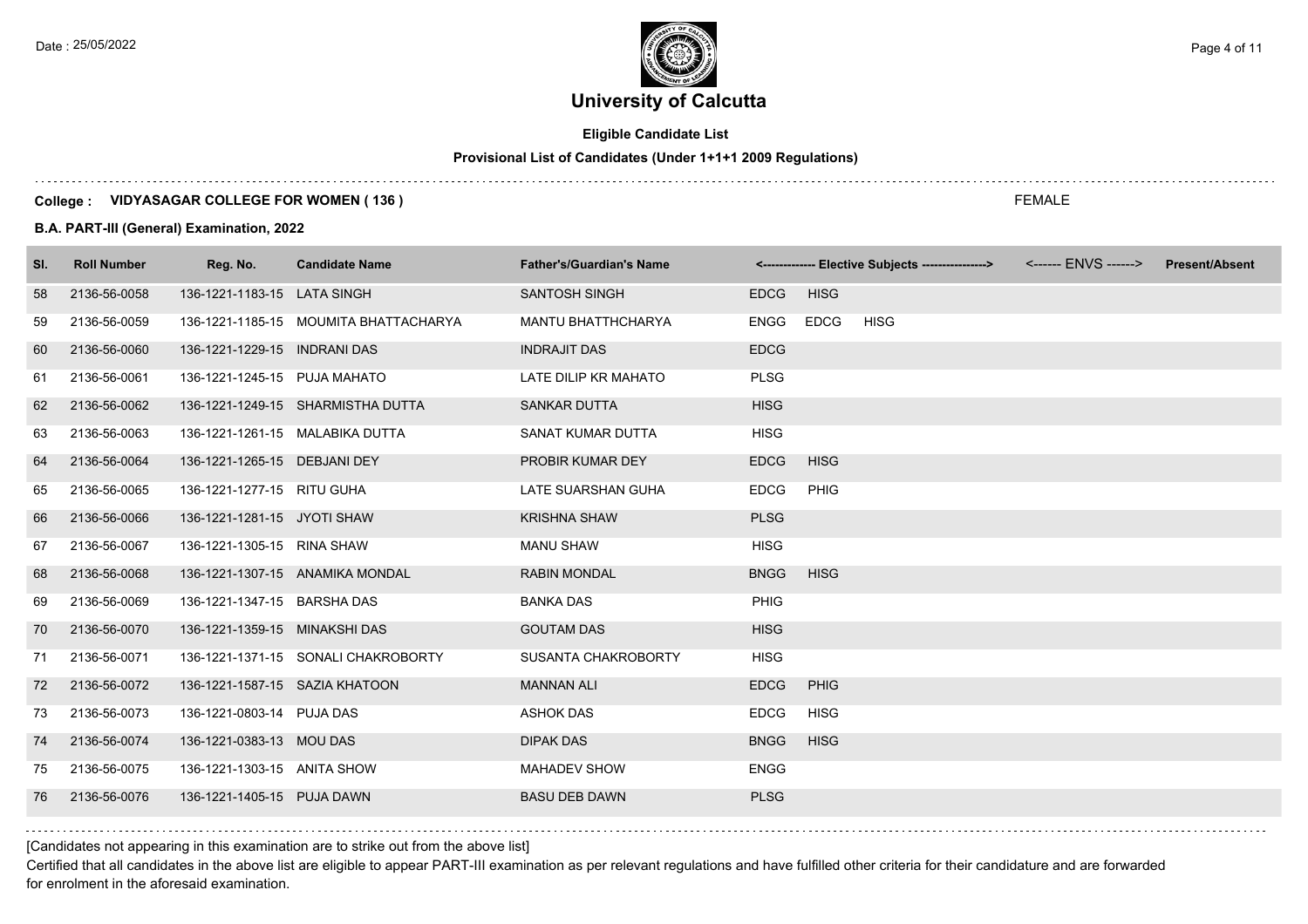Date : 25/05/2022  $\rho_{\text{age 5 of 11}}$ 

# **University of Calcutta**

# **Eligible Candidate List**

# **Provisional List of Candidates (Under 1+1+1 2009 Regulations)**

#### **College : VIDYASAGAR COLLEGE FOR WOMEN ( 136 )**

#### **B.A. PART-III (General) Examination, 2022**

| SI. | <b>Roll Number</b> | Reg. No.                       | <b>Candidate Name</b>                  | <b>Father's/Guardian's Name</b> |             | <-------------- Elective Subjects ----------------> | <b>Present/Absent</b> |
|-----|--------------------|--------------------------------|----------------------------------------|---------------------------------|-------------|-----------------------------------------------------|-----------------------|
| 77  | 2136-56-0077       |                                | 136-1221-1383-15 SAMARPITA DUTTA       | <b>NETAI DUTTA</b>              | <b>HISG</b> |                                                     |                       |
| 78  | 2136-56-0078       | 136-1221-0348-13 PRIYA RANA    |                                        | <b>MADHUSUDAN RANA</b>          | <b>EDCG</b> | <b>HISG</b>                                         |                       |
| 79  | 2136-56-0079       | 136-1221-0479-12 GUDIA KUMARI  |                                        | LATE NAND KISHOR SINGH          | <b>HISG</b> | PLSG                                                |                       |
| 80  | 2136-56-0080       |                                | 136-1221-0583-14 SREEPARNA SENGUPTA    | PRANOY KANTI SENGUPTA           | <b>PHIG</b> | <b>EDCG</b>                                         |                       |
| 81  | 2136-56-0081       | 221-1221-0141-15 SANCHITA DAS  |                                        | <b>DEBASISH DAS</b>             | <b>PHIG</b> | <b>PLSG</b>                                         |                       |
| 82  | 2136-56-0082       | 136-1223-0038-13 KOYEL KISKU   |                                        | <b>NIRANJAN KISKU</b>           | <b>HISG</b> |                                                     |                       |
| 83  | 2136-56-0083       |                                | 136-1221-0197-13 RITIKA SENGUPTA       | ANIRUDDHA SENGUPTA              | <b>HISG</b> |                                                     |                       |
| 84  | 2136-56-0084       | 136-1221-0254-13 JUEE BANERJEE |                                        | LOKENATH BANERJEE               | <b>HISG</b> |                                                     |                       |
| 85  | 2136-56-0085       | 136-1221-0271-13 POULAMI DAS   |                                        | <b>SANJOY DAS</b>               | <b>HISG</b> |                                                     |                       |
| 86  | 2136-56-0086       |                                | 136-1221-0279-13 MOUMITA GANGULY       | <b>LATE DILIP GANGULY</b>       | <b>HISG</b> | <b>EDCG</b>                                         |                       |
| 87  | 2136-56-0087       |                                | 136-1221-0288-13 PRIYANKA MOITRA       | <b>KRISHNO MOITRA</b>           | <b>EDCG</b> |                                                     |                       |
| 88  | 2136-56-0088       |                                | 136-1221-0346-13 SNIGDHA BANERJEE      | DURGA DAS BANERJEE              | <b>EDCG</b> |                                                     |                       |
| 89  | 2136-56-0089       | 136-1221-0359-13 PRIYANKA SHAW |                                        | <b>JAWAHAR LAL SHAW</b>         | <b>EDCG</b> |                                                     |                       |
| 90  | 2136-56-0090       | 136-1221-0368-13 BABITA PAUL   |                                        | PARESH NATH PAUL                | <b>EDCG</b> |                                                     |                       |
| 91  | 2136-56-0091       | 136-1221-0427-13 SANTOSHI SETH |                                        | LATE MUNNA LAL SETH             | <b>PLSG</b> |                                                     |                       |
| 92  | 2136-56-0092       | 136-1221-0462-13 KITY JAISWAL  |                                        | <b>ASHOK JAISWAL</b>            | <b>HISG</b> | <b>PLSG</b>                                         |                       |
| 93  | 2136-56-0093       |                                | 136-1221-0472-13 PRATIMA KUMARI SHAW   | <b>BHOLA SHAW</b>               | <b>EDCG</b> |                                                     |                       |
| 94  | 2136-56-0094       |                                | 136-1221-0382-12 SHAKUNTALI KUMARI RAM | <b>RAM SARAN RAM</b>            | <b>HISG</b> | <b>EDCG</b>                                         |                       |
| 95  | 2136-56-0095       | 136-1221-0296-12 SOHINI DEY    |                                        | <b>SANJIT DEY</b>               | <b>HISG</b> |                                                     |                       |

[Candidates not appearing in this examination are to strike out from the above list]

Certified that all candidates in the above list are eligible to appear PART-III examination as per relevant regulations and have fulfilled other criteria for their candidature and are forwarded for enrolment in the aforesaid examination.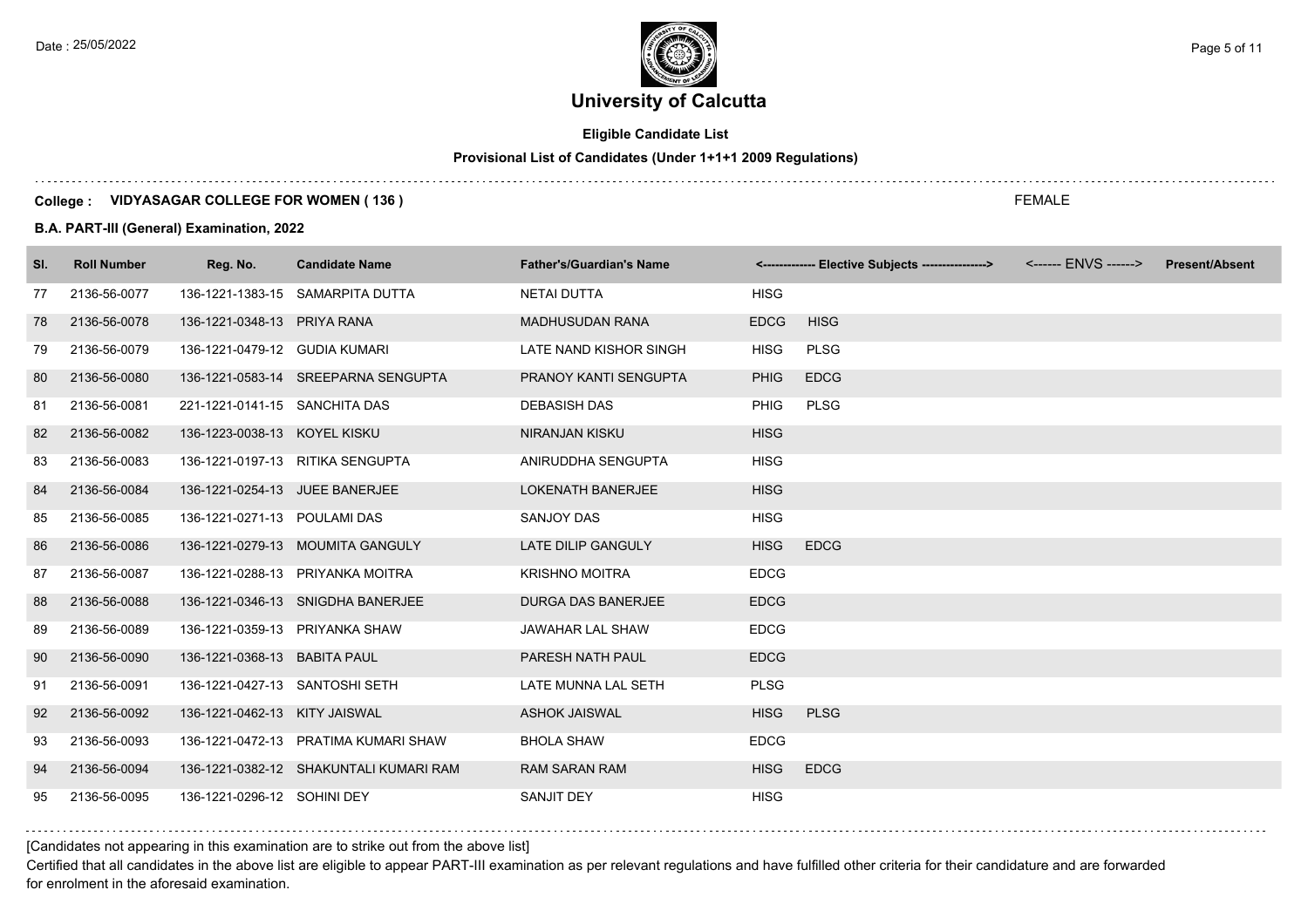# **Eligible Candidate List**

**Provisional List of Candidates (Under 1+1+1 2009 Regulations)**

#### **College : VIDYASAGAR COLLEGE FOR WOMEN ( 136 )**

#### **B.A. PART-III (General) Examination, 2022**

| SI. | <b>Roll Number</b> | Reg. No.                       | <b>Candidate Name</b>                 | <b>Father's/Guardian's Name</b> |             |             | <-------------- Elective Subjects ----------------> | <b>Present/Absent</b> |
|-----|--------------------|--------------------------------|---------------------------------------|---------------------------------|-------------|-------------|-----------------------------------------------------|-----------------------|
| 96  | 2136-56-0096       | 136-1221-0780-12 PRIYA BASAK   |                                       | <b>GOUTAM BASAK</b>             | <b>PLSG</b> |             |                                                     |                       |
| 97  | 2136-56-0097       | 136-1221-0343-12 RIYA SRIMANI  |                                       | <b>NEMAI SRIMANI</b>            | <b>PLSG</b> |             |                                                     |                       |
| 98  | 2136-56-0098       |                                | 136-1221-0099-14 SANGITA MONDAL       | NARAYAN MONDAL                  | <b>PLSG</b> |             |                                                     |                       |
| 99  | 2136-56-0099       | 136-1221-0117-14 AMRITA DAS    |                                       | <b>BASUDEV DAS</b>              | <b>ENGG</b> | SOCG        |                                                     |                       |
| 100 | 2136-56-0100       |                                | 136-1224-0774-14 KAUSHALYA SHAW       | <b>ASHOK SHAW</b>               | <b>HING</b> | <b>EDCG</b> | <b>PHIG</b>                                         |                       |
| 101 | 2136-56-0101       | 136-1221-0118-14 PUJA DAS      |                                       | <b>JOYANTA DAS</b>              | <b>PHIG</b> |             |                                                     |                       |
| 102 | 2136-56-0102       | 136-1221-0387-14 SHALINI RAHUT |                                       | <b>SAJAL RANJAN RAHUT</b>       | <b>PLSG</b> |             |                                                     |                       |
| 103 | 2136-56-0103       | 136-1221-0389-14 MANDIRA MITRA |                                       | LT SHYAMAL MITRA                | <b>PLSG</b> |             |                                                     |                       |
| 104 | 2136-56-0104       |                                | 136-1221-0414-14 RUPONITA CHAKRABORTY | RANGONATH CHAKRABORTY           | <b>ENGG</b> |             |                                                     |                       |
| 105 | 2136-56-0105       |                                | 136-1221-0415-14 DEBOTRA GOSWAMI      | <b>DEBASIS GOSWAMI</b>          | <b>ENGG</b> |             |                                                     |                       |
| 106 | 2136-56-0106       | 136-1221-0448-14 PUJA DUTTA    |                                       | <b>ALOKE DUTTA</b>              | <b>PHIG</b> | <b>EDCG</b> |                                                     |                       |
| 107 | 2136-56-0107       | 136-1221-0458-14 BEAUTI BASAK  |                                       | NILKAMAL BASAK                  | <b>EDCG</b> |             |                                                     |                       |
| 108 | 2136-56-0108       | 136-1221-0462-14 PRIYA PAUL    |                                       | <b>MINTU PAUL</b>               | <b>PHIG</b> |             |                                                     |                       |
| 109 | 2136-56-0109       | 136-1221-0486-14 RINKI ROY     |                                       | <b>TAPAN KR ROY</b>             | SANG        |             |                                                     |                       |
| 110 | 2136-56-0110       | 136-1221-0494-14 BONI DAS      |                                       | <b>BABLU DAS</b>                | <b>EDCG</b> |             |                                                     |                       |
| 111 | 2136-56-0111       | 136-1221-0495-14 SUSAPNA SEAL  |                                       | <b>SUVENDU SEAL</b>             | <b>HISG</b> | EDCG        | <b>ECOG</b>                                         |                       |
| 112 | 2136-56-0112       |                                | 136-1221-0516-14 CHITRALEKHA DAS      | <b>TARUN KUMER DAS</b>          | <b>HISG</b> |             |                                                     |                       |
| 113 | 2136-56-0113       |                                | 136-1221-0537-14 PIYALI CHOWDHURY     | CHITTAIRANJAN CHOWDHURY         | <b>HISG</b> | <b>EDCG</b> |                                                     |                       |
| 114 | 2136-56-0114       | 136-1221-0557-14 VEDIKA GUPTA  |                                       | KANHAIYA LAL GUPTA              | <b>HISG</b> | <b>EDCG</b> | <b>HING</b>                                         |                       |

FEMALE

[Candidates not appearing in this examination are to strike out from the above list]

Certified that all candidates in the above list are eligible to appear PART-III examination as per relevant regulations and have fulfilled other criteria for their candidature and are forwarded for enrolment in the aforesaid examination.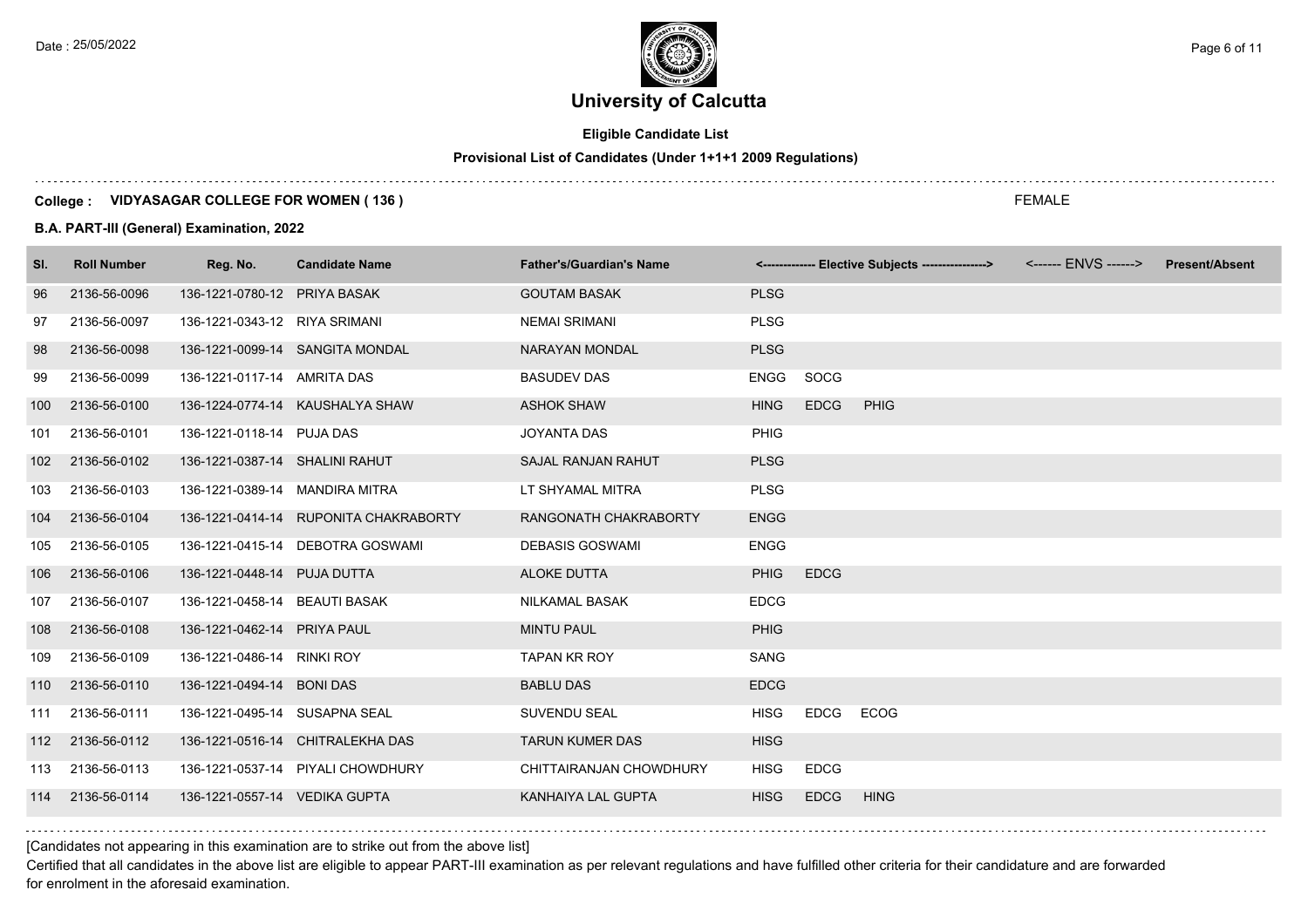# **Eligible Candidate List**

# **Provisional List of Candidates (Under 1+1+1 2009 Regulations)**

#### **College : VIDYASAGAR COLLEGE FOR WOMEN ( 136 )**

#### **B.A. PART-III (General) Examination, 2022**

| SI. | <b>Roll Number</b> | Reg. No.                       | <b>Candidate Name</b>                 | <b>Father's/Guardian's Name</b> |             |             | <-------------- Elective Subjects ----------------> <------ ENVS ------> | <b>Present/Absent</b> |
|-----|--------------------|--------------------------------|---------------------------------------|---------------------------------|-------------|-------------|--------------------------------------------------------------------------|-----------------------|
| 115 | 2136-56-0115       |                                | 136-1221-0574-14 PRATIMA BHAKTA       | RABINDRANATH BHAKTA             | <b>PLSG</b> |             |                                                                          |                       |
| 116 | 2136-56-0116       | 136-1221-0576-14 PRITY GUPTA   |                                       | DEONARAYAN GUPTA                | <b>HISG</b> | <b>HING</b> |                                                                          |                       |
| 117 | 2136-56-0117       |                                | 136-1221-0587-14 SWASTIKA SARKAR      | <b>RANJAN SARKAR</b>            | PLSG        | <b>JORG</b> |                                                                          |                       |
| 118 | 2136-56-0118       |                                | 136-1221-0595-14 REKHA KUMARI SINGH   | LET PREM NATH SINGH             | <b>PLSG</b> | <b>HISG</b> | <b>HING</b>                                                              |                       |
| 119 | 2136-56-0119       |                                | 136-1221-0596-14 RAKHI KUMARI SINGH   | LET PREM NATH SINGH             | PLSG        | <b>HISG</b> |                                                                          |                       |
| 120 | 2136-56-0120       |                                | 136-1221-0797-14 PROTIVA BISWAS       | <b>ATUL BISWAS</b>              | <b>SANG</b> |             |                                                                          |                       |
| 121 | 2136-56-0121       | 136-1221-0382-13 SHRUTI MITRA  |                                       | SHYAMAL MITRA                   | <b>HISG</b> | <b>PLSG</b> |                                                                          |                       |
| 122 | 2136-56-0122       | 136-1221-0184-13 PRITY DAS     |                                       | <b>BASUDEB DAS</b>              | <b>PHIG</b> | <b>EDCG</b> |                                                                          |                       |
| 123 | 2136-56-0123       | 136-1222-0345-13 SUSMITA GAYEN |                                       | SHAMBHU NATH GAYEN              | <b>HISG</b> | <b>PLSG</b> |                                                                          |                       |
| 124 | 2136-56-0124       | 136-1221-0384-13 RIYA BHAR     |                                       | PRASANTA BHAR                   | <b>FMSG</b> |             |                                                                          |                       |
| 125 | 2136-56-0125       | 136-1221-0468-13 NAHID HAIDER  |                                       | NIZAM HAIDER                    | <b>HISG</b> | <b>PLSG</b> | <b>HING</b>                                                              |                       |
| 126 | 2136-56-0126       | 136-1221-0427-12 ARCHANA DAS   |                                       | <b>GOKUL DAS</b>                | <b>ECOG</b> |             |                                                                          |                       |
| 127 | 2136-56-0127       | 223-1221-0458-14 PUJA SAHA     |                                       | <b>UTPAL SAHA</b>               | SANG        | <b>HISG</b> |                                                                          |                       |
| 128 | 2136-56-0128       | 223-1221-0487-14 SAHELI PAUL   |                                       | <b>MILAN PAUL</b>               | <b>SANG</b> | <b>HISG</b> |                                                                          |                       |
| 129 | 2136-56-0129       | 136-1222-0064-14 SAHNAZ BANO   |                                       | <b>MD SAGIR</b>                 | <b>EDCG</b> | <b>PHIG</b> |                                                                          |                       |
| 130 | 2136-56-0130       |                                | 136-1221-0206-13 PRIYANKA ADHIKARY    | <b>BABU ADHIKARY</b>            | <b>HISG</b> | <b>BNGG</b> |                                                                          |                       |
| 131 | 2136-56-0131       |                                | 136-1221-0261-13 SHARMISTHA MUKHERJEE | <b>SOMEN MUKHERJEE</b>          | <b>HISG</b> |             |                                                                          |                       |
| 132 | 2136-56-0132       | 136-1221-0267-13 MRIGANKA DAS  |                                       | LATE SHUBHANKAR DAS             | <b>EDCG</b> | <b>HISG</b> |                                                                          |                       |
| 133 | 2136-56-0133       |                                | 136-1221-0281-13 RIMA CHAKRABORTY     | <b>DILIP CHAKRABORTY</b>        | <b>HISG</b> | <b>EDCG</b> |                                                                          |                       |

## [Candidates not appearing in this examination are to strike out from the above list]

Certified that all candidates in the above list are eligible to appear PART-III examination as per relevant regulations and have fulfilled other criteria for their candidature and are forwarded for enrolment in the aforesaid examination.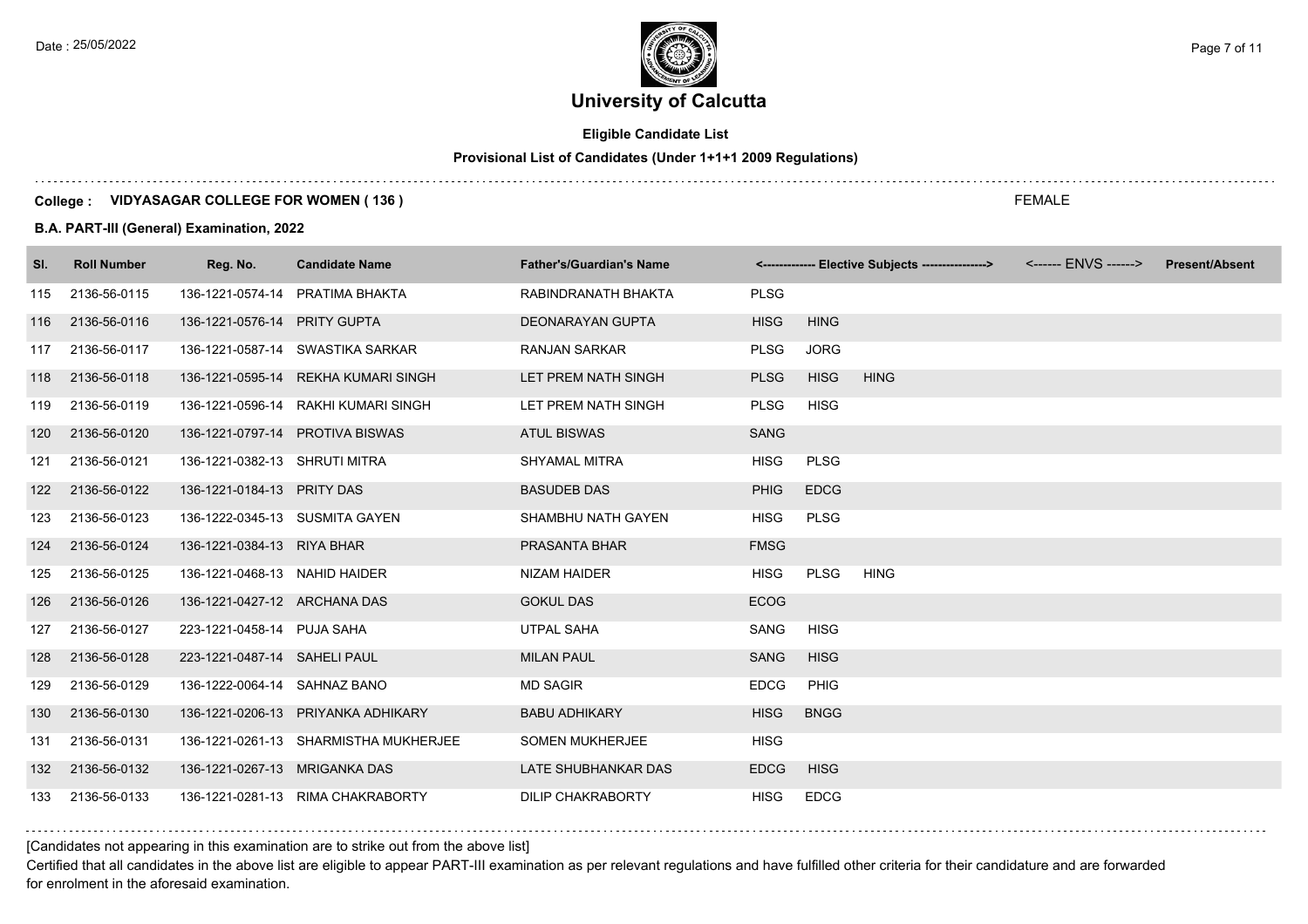# **Eligible Candidate List**

# **Provisional List of Candidates (Under 1+1+1 2009 Regulations)**

#### **College : VIDYASAGAR COLLEGE FOR WOMEN ( 136 )**

#### **B.A. PART-III (General) Examination, 2022**

| SI. | <b>Roll Number</b> | Reg. No.                       | <b>Candidate Name</b>              | <b>Father's/Guardian's Name</b> |             |             | <-------------- Elective Subjects ----------------> | <b>Present/Absent</b> |
|-----|--------------------|--------------------------------|------------------------------------|---------------------------------|-------------|-------------|-----------------------------------------------------|-----------------------|
| 134 | 2136-56-0134       | 136-1222-0316-13 RUBY PRODHAN  |                                    | <b>BARUN PRODHAN</b>            | <b>HISG</b> | <b>EDCG</b> |                                                     |                       |
| 135 | 2136-56-0135       | 136-1221-0332-13 ARATI SHAW    |                                    | <b>VIJAY KR SHAW</b>            | <b>HISG</b> | PLSG        | <b>HING</b>                                         |                       |
| 136 | 2136-56-0136       |                                | 136-1221-0333-13 SHABNAM GHAZALA   | <b>SAMIM AHMED</b>              | <b>HISG</b> |             |                                                     |                       |
| 137 | 2136-56-0137       | 136-1221-0336-13 LAXMI ROY     |                                    | <b>LATE NARESH ROY</b>          | <b>EDCG</b> |             |                                                     |                       |
| 138 | 2136-56-0138       |                                | 136-1221-0342-13 RINKI KUMARI SHAW | RAMASHANKAR SHAW                | <b>HING</b> | <b>HISG</b> | <b>EDCG</b>                                         |                       |
| 139 | 2136-56-0139       | 136-1221-0349-13 DEBOLINA SAHA |                                    | <b>RATAN SAHA</b>               | <b>EDCG</b> |             |                                                     |                       |
| 140 | 2136-56-0140       | 136-1222-0353-13 POONAM RAJAK  |                                    | <b>UDAY KUMAR PAJAK</b>         | <b>EDCG</b> |             |                                                     |                       |
| 141 | 2136-56-0141       | 136-1221-0365-13 SWAGATA BOSE  |                                    | <b>ASHOK BOSE</b>               | <b>HISG</b> |             |                                                     |                       |
| 142 | 2136-56-0142       | 136-1221-0366-13 PUJA DAS      |                                    | <b>BABLU DAS</b>                | <b>HISG</b> | <b>EDCG</b> |                                                     |                       |
| 143 | 2136-56-0143       | 136-1221-0367-13 RINKU AICH    |                                    | <b>JHANTU AICH</b>              | <b>HISG</b> | <b>EDCG</b> |                                                     |                       |
| 144 | 2136-56-0144       |                                | 136-1221-0369-13 BABITA KM YADAV   | <b>SUKHADEO YADAV</b>           | <b>HING</b> | <b>EDCG</b> |                                                     |                       |
| 145 | 2136-56-0145       |                                | 136-1221-0385-13 DEBOLINA SUR ROY  | <b>TAPANKUMAR SUR ROY</b>       | <b>EDCG</b> | <b>HISG</b> |                                                     |                       |
| 146 | 2136-56-0146       | 136-1221-0395-13 PRITI SINGH   |                                    | <b>KULDIP SINGH</b>             | <b>HING</b> | <b>HISG</b> | <b>EDCG</b>                                         |                       |
| 147 | 2136-56-0147       | 136-1221-0396-13 SARIKA GUPTA  |                                    | SANTOSH GUPTA                   | <b>HING</b> | <b>EDCG</b> |                                                     |                       |
| 148 | 2136-56-0148       | 136-1221-0431-13 CHANDRANI DAS |                                    | LATE NILLRATAN DAS              | <b>EDCG</b> |             |                                                     |                       |
| 149 | 2136-56-0149       |                                | 136-1222-0447-13 KHUSHBOO RAJAK    | <b>SANJAY RAJAK</b>             | <b>HISG</b> | <b>EDCG</b> |                                                     |                       |
| 150 | 2136-56-0150       | 136-1221-0451-13 SUNETRA SIL   |                                    | <b>SALIL SIL</b>                | <b>EDCG</b> |             |                                                     |                       |
| 151 | 2136-56-0151       | 136-1221-0452-13 NEHA JAHANGIR |                                    | <b>MD JAHANGIR</b>              | <b>EDCG</b> |             |                                                     |                       |
| 152 | 2136-56-0152       | 136-1221-0454-13 SUSMITA SAHA  |                                    | <b>SUBRATA SAHA</b>             | <b>EDCG</b> |             |                                                     |                       |

[Candidates not appearing in this examination are to strike out from the above list]

Certified that all candidates in the above list are eligible to appear PART-III examination as per relevant regulations and have fulfilled other criteria for their candidature and are forwarded for enrolment in the aforesaid examination.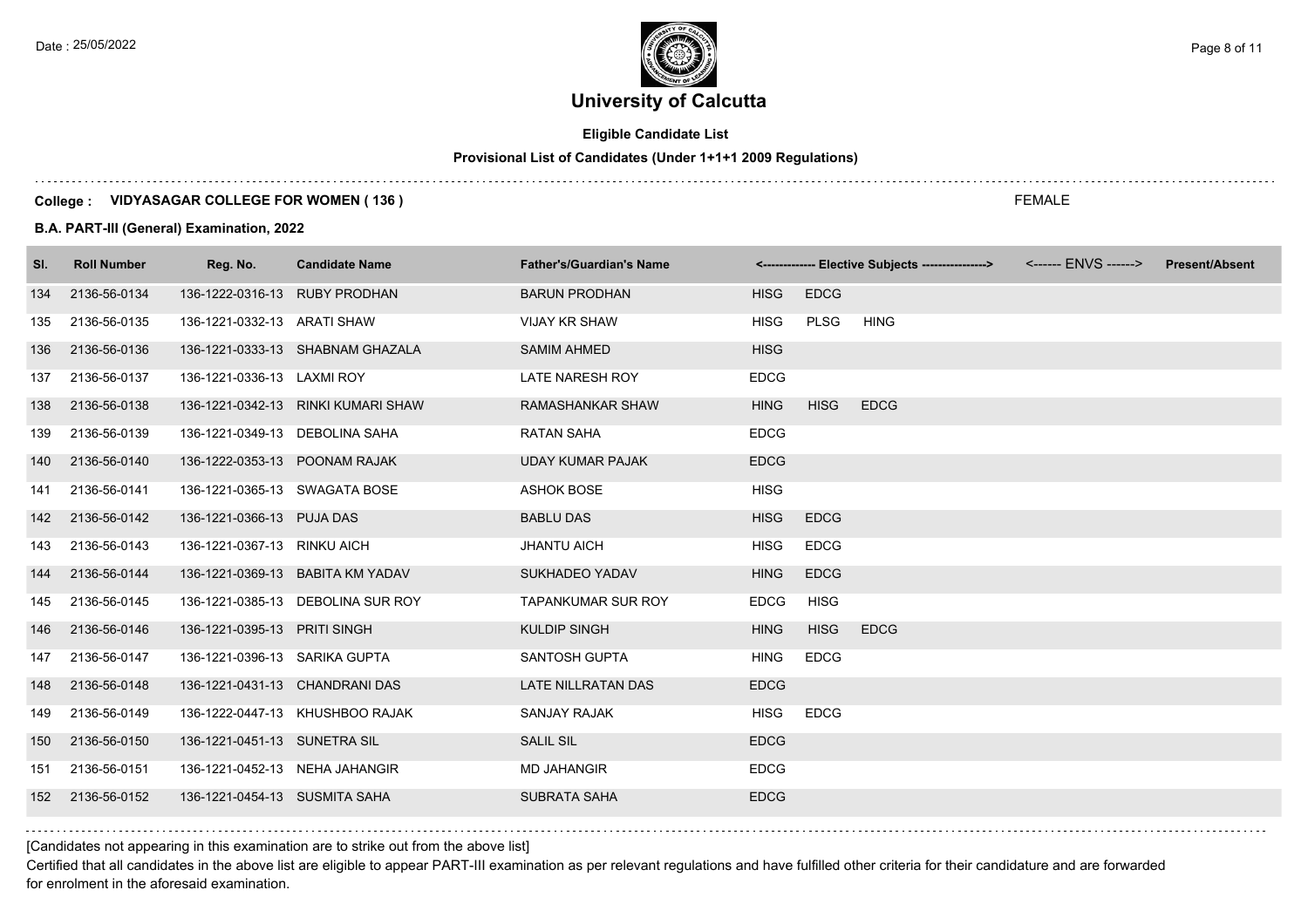# **Eligible Candidate List**

# **Provisional List of Candidates (Under 1+1+1 2009 Regulations)**

#### **College : VIDYASAGAR COLLEGE FOR WOMEN ( 136 )**

#### **B.A. PART-III (General) Examination, 2022**

| SI. | <b>Roll Number</b> | Reg. No.                        | <b>Candidate Name</b>               | <b>Father's/Guardian's Name</b> |             |             | <-------------- Elective Subjects ----------------> | <b>Present/Absent</b> |
|-----|--------------------|---------------------------------|-------------------------------------|---------------------------------|-------------|-------------|-----------------------------------------------------|-----------------------|
| 153 | 2136-56-0153       | 136-1221-0463-13 RIDHI AGARWAL  |                                     | RAJENDRA AGARWAL                | <b>EDCG</b> |             |                                                     |                       |
| 154 | 2136-56-0154       | 136-1221-0356-13 SANCHITA DAS   |                                     | LATE GOUTAM DAS                 | <b>HISG</b> | <b>SANG</b> |                                                     |                       |
| 155 | 2136-56-0155       | 136-1221-0341-13 POOJA SHAW     |                                     | <b>SUNIL SHAW</b>               | <b>HING</b> | <b>HISG</b> | <b>EDCG</b>                                         |                       |
| 156 | 2136-56-0156       | 136-1222-0782-12 PRATIMA DAS    |                                     | <b>SANKAR DAS</b>               | <b>HING</b> | <b>HISG</b> | <b>EDCG</b>                                         |                       |
| 157 | 2136-56-0157       |                                 | 136-1221-0211-13 SURANJANA ADHIKARY | <b>SUBIR ADHIKARY</b>           | <b>BNGG</b> |             |                                                     |                       |
| 158 | 2136-56-0158       | 136-1221-0347-12 LAXMI BARMAN   |                                     | <b>GIRIDHARI BARMAN</b>         | <b>HISG</b> | <b>EDCG</b> |                                                     |                       |
| 159 | 2136-56-0159       | 136-1221-0338-13 RIA DAS        |                                     | <b>SWAPAN DAS</b>               | <b>HISG</b> |             |                                                     |                       |
| 160 | 2136-56-0160       | 136-1221-0377-12 SRABANI DEY    |                                     | LATE SAMIR DEY                  | <b>HISG</b> |             |                                                     |                       |
| 161 | 2136-56-0161       | 136-1221-0409-12 SUBHADRA SAW   |                                     | LATE SHAYMAL SAW                | <b>PLSG</b> |             |                                                     |                       |
| 162 | 2136-56-0162       | 136-1221-0480-12 DOYEL DAS      |                                     | <b>DEBASIS DAS</b>              | <b>SANG</b> |             |                                                     |                       |
| 163 | 2136-56-0163       | 136-1221-0500-12 SANDHYA MAJHI  |                                     | LATE                            | <b>PLSG</b> | <b>HISG</b> |                                                     |                       |
| 164 | 2136-56-0164       |                                 | 136-1221-0292-12 MOUMITA GUCHAIT    | <b>UTTAM GUCHAIT</b>            | <b>PLSG</b> |             |                                                     |                       |
| 165 | 2136-56-0165       | 136-1221-0381-12 ASHA LATA DAS  |                                     | <b>MURARI MOHAN DAS</b>         | <b>PLSG</b> |             |                                                     |                       |
| 166 | 2136-56-0166       |                                 | 136-1221-0386-12 MOU CHAKRABORTY    | <b>TAPAN CHAKRABORTY</b>        | <b>EDCG</b> | <b>HISG</b> |                                                     |                       |
| 167 | 2136-56-0167       | 136-1221-0392-12 PALLABI DAS    |                                     | <b>DEBASISH DAS</b>             | <b>HISG</b> | PLSG        |                                                     |                       |
| 168 | 2136-56-0168       | 136-1221-0404-12 RIMA SEN       |                                     | <b>ARUN SEN</b>                 | <b>HISG</b> |             |                                                     |                       |
| 169 | 2136-56-0169       |                                 | 136-1221-0406-12 SANGITA GHOSH      | SANJIB KUMAR GHOSH              | <b>PLSG</b> | <b>PHIG</b> |                                                     |                       |
| 170 | 2136-56-0170       | 136-1221-0418-12 PRITI UPADHYAY |                                     | DR BADRI NARAYAN UPADHYAY       | <b>HISG</b> |             |                                                     |                       |
|     | 171 2136-56-0171   | 136-1221-0438-12 RAJNEE RAJAK   |                                     | KRISHNA PRASAD RASAK            | <b>HISG</b> | <b>PLSG</b> |                                                     |                       |

# [Candidates not appearing in this examination are to strike out from the above list]

Certified that all candidates in the above list are eligible to appear PART-III examination as per relevant regulations and have fulfilled other criteria for their candidature and are forwarded for enrolment in the aforesaid examination.

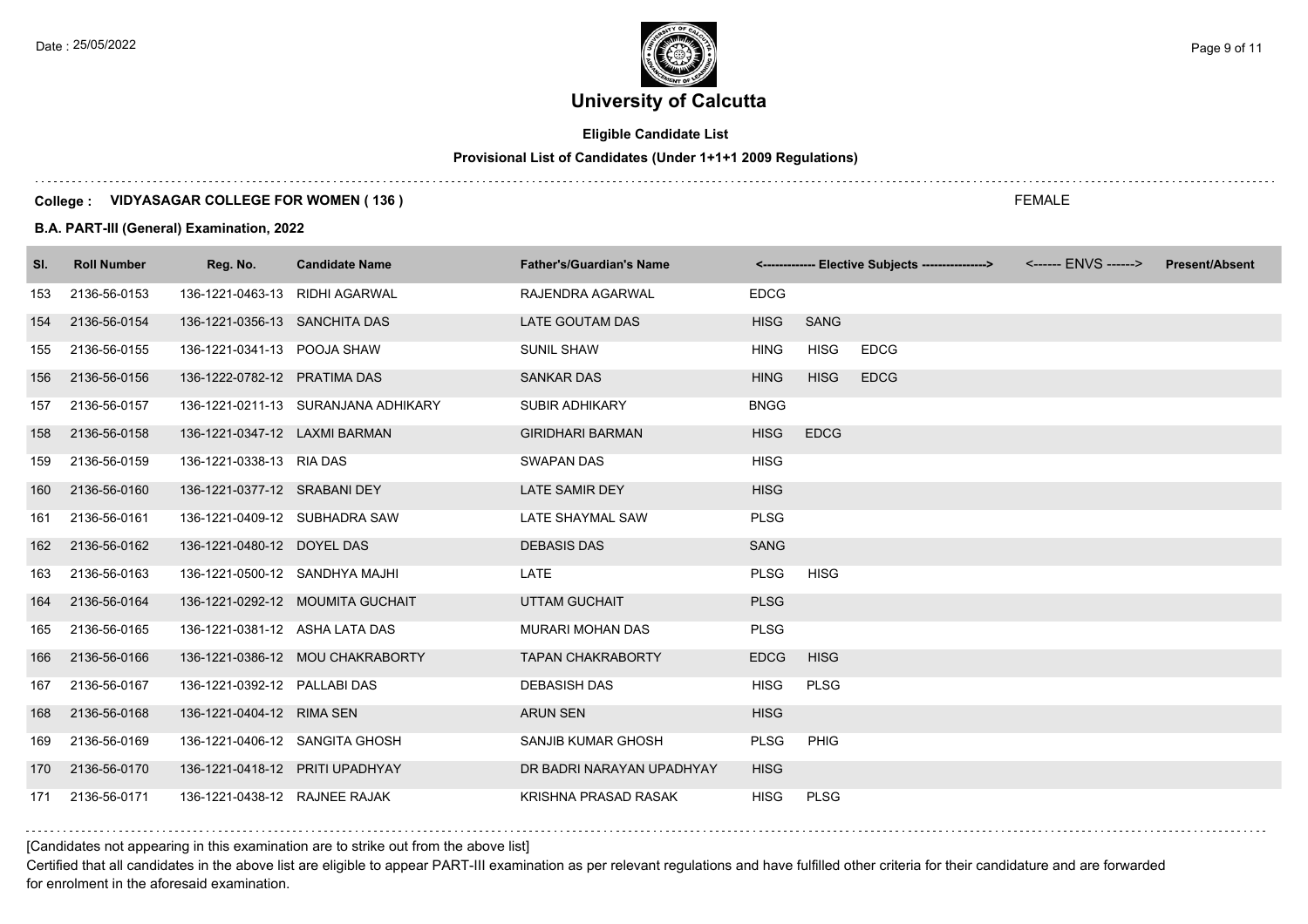$\ldots$  .

Date : 25/05/2022 Page 10 of 11

# **University of Calcutta**

# **Eligible Candidate List**

#### **Provisional List of Candidates (Under 1+1+1 2009 Regulations)**

#### **College : VIDYASAGAR COLLEGE FOR WOMEN ( 136 )**

#### **B.A. PART-III (General) Examination, 2022**

| SI. | <b>Roll Number</b> | Reg. No.                       | <b>Candidate Name</b>              | <b>Father's/Guardian's Name</b> |             |             | <-------------- Elective Subjects ----------------> <------ ENVS ------> Present/Absent |  |
|-----|--------------------|--------------------------------|------------------------------------|---------------------------------|-------------|-------------|-----------------------------------------------------------------------------------------|--|
|     | 172 2136-56-0172   | 136-1221-0443-12 PRITI SINGH   |                                    | <b>RAMESH SINGH</b>             | <b>HISG</b> | <b>HING</b> | <b>PLSG</b>                                                                             |  |
| 173 | 2136-56-0173       | 136-1221-0446-12 MONIMALA ADDY |                                    | LATE PROSUN CHANDRA ADDY        | <b>EDCG</b> |             |                                                                                         |  |
| 174 | 2136-56-0174       | 136-1221-0458-12 PIYALE DUTTA  |                                    | <b>BABUL DUTTA</b>              | <b>HISG</b> |             |                                                                                         |  |
| 175 | 2136-56-0175       | 136-1221-0463-12 RUPA SINGH    |                                    | <b>BHOLA SINGH</b>              | <b>PLSG</b> |             |                                                                                         |  |
| 176 | 2136-56-0176       |                                | 136-1224-0466-12 DEBOMITA MANDAL   | <b>MUKHI MANDAL</b>             | <b>HISG</b> | <b>PLSG</b> |                                                                                         |  |
| 177 | 2136-56-0177       | 136-1221-0783-12 ANITA PRASAD  |                                    | LATE SHANKAR PRASAD             | <b>PLSG</b> | <b>HISG</b> |                                                                                         |  |
| 178 | 2136-56-0178       |                                | 136-1221-0485-12 SOUMITA BISWAS    | NARENDRA NATH BISWAS            | <b>HISG</b> |             |                                                                                         |  |
| 179 | 2136-56-0179       |                                | 136-1221-0491-12 TARA CHOWDHURY    | <b>SURESH CHOWDHURY</b>         | <b>HISG</b> | <b>EDCG</b> |                                                                                         |  |
| 180 | 2136-56-0180       | 136-1221-0493-12 MINU SINGH    |                                    | <b>SUNIL KUMAR SINGH</b>        | <b>PLSG</b> | <b>HISG</b> |                                                                                         |  |
| 181 | 2136-56-0181       | 136-1221-0494-12 TANUSREE SUR  |                                    | <b>BUDDHADEB SUR</b>            | <b>ENGG</b> | <b>HISG</b> |                                                                                         |  |
| 182 | 2136-56-0182       |                                | 136-1222-0503-12 SHARMILA DANDAPAT | <b>JAGMESWAR DANDAPAT</b>       | <b>HISG</b> |             |                                                                                         |  |
| 183 | 2136-56-0183       | 136-1221-0508-12 ARCHANA SINGH |                                    | <b>BIRENDRA PRASAD SINGH</b>    | <b>EDCG</b> | <b>HISG</b> |                                                                                         |  |
| 184 | 2136-56-0184       | 136-1221-0286-12 TAPASI DAS    |                                    | <b>SAMIR DAS</b>                | <b>PLSG</b> |             |                                                                                         |  |
| 185 | 2136-56-0185       | 136-1221-0302-12 ARPITA HAZRA  |                                    | <b>TAPAS HAZRA</b>              | <b>HISG</b> |             |                                                                                         |  |
| 186 | 2136-56-0186       | 136-1221-0308-12 PAYEL MANNA   |                                    | <b>CHANDI MANNA</b>             | <b>PLSG</b> |             |                                                                                         |  |
| 187 | 2136-56-0187       |                                | 136-1221-0316-12 JAYASHRE HALDER   | <b>KHOKON HALDER</b>            | <b>HISG</b> |             |                                                                                         |  |
| 188 | 2136-56-0188       | 136-1221-0330-12 MANISHA DAS   |                                    | <b>SOMNATH DAS</b>              | <b>HISG</b> | <b>EDCG</b> |                                                                                         |  |
| 189 | 2136-56-0189       |                                | 136-1221-0332-12 KAMALIKA SARKAR   | <b>SWAPAN SARKAR</b>            | <b>HISG</b> |             |                                                                                         |  |
| 190 | 2136-56-0190       | 136-1221-0334-12 PUJA JAISWAL  |                                    | <b>SHANKAR LAL JAISWAL</b>      | <b>HISG</b> | <b>PLSG</b> |                                                                                         |  |

## [Candidates not appearing in this examination are to strike out from the above list]

Certified that all candidates in the above list are eligible to appear PART-III examination as per relevant regulations and have fulfilled other criteria for their candidature and are forwarded for enrolment in the aforesaid examination.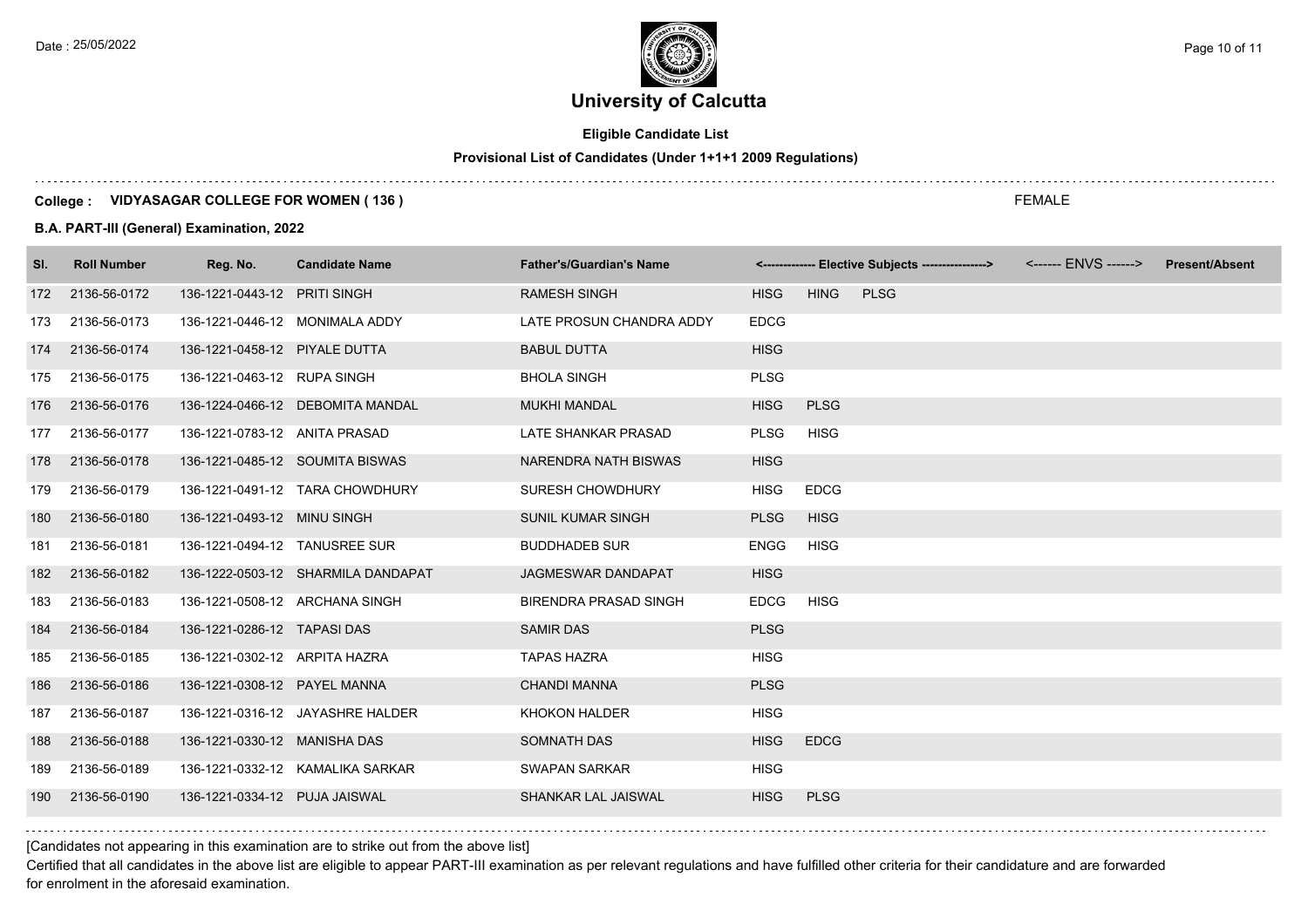Date : 25/05/2022 Page 11 of 11

# **University of Calcutta**

# **Eligible Candidate List**

# **Provisional List of Candidates (Under 1+1+1 2009 Regulations)**

## **College : VIDYASAGAR COLLEGE FOR WOMEN ( 136 )**

#### **B.A. PART-III (General) Examination, 2022**

| SI. | <b>Roll Number</b> | Reg. No.                      | <b>Candidate Name</b>           | <b>Father's/Guardian's Name</b> |             |             | <-------------- Elective Subjects ----------------> | <b>Present/Absent</b> |
|-----|--------------------|-------------------------------|---------------------------------|---------------------------------|-------------|-------------|-----------------------------------------------------|-----------------------|
| 191 | 2136-56-0191       | 136-1221-0341-12 NAMRATA JANA |                                 | ASIT KUMAR JANA                 | <b>EDCG</b> |             |                                                     |                       |
| 192 | 2136-56-0192       | 136-1221-0349-12 SHAMPA DAS   |                                 | <b>RATAN DAS</b>                | <b>PLSG</b> |             |                                                     |                       |
| 193 | 2136-56-0193       | 136-1221-0355-12 KIRAN YADAV  |                                 | DHRUP DEV YADAV                 | <b>HING</b> | <b>HISG</b> | <b>PLSG</b>                                         |                       |
| 194 | 2136-56-0194       |                               | 136-1221-0358-12 RIMA CHOWDHURY | ARUN KUMAR CHOWDHURY            | <b>EDCG</b> | <b>HISG</b> |                                                     |                       |
| 195 | 2136-56-0195       |                               | 136-1221-0359-12 SUCHANDRA DAS  | LATE SUBIR DAS                  | ENGG        | <b>HISG</b> |                                                     |                       |
| 196 | 2136-56-0196       |                               | 136-1221-0365-12 RIYA PUROKAYET | <b>JOYDEV PUROKAYET</b>         | <b>HISG</b> |             |                                                     |                       |
| 197 | 2136-56-0197       | 136-1221-0425-12 NAINA SHARMA |                                 | DARUGA SHARMA                   | <b>HISG</b> | HING        |                                                     |                       |

[Candidates not appearing in this examination are to strike out from the above list]

Certified that all candidates in the above list are eligible to appear PART-III examination as per relevant regulations and have fulfilled other criteria for their candidature and are forwarded for enrolment in the aforesaid examination.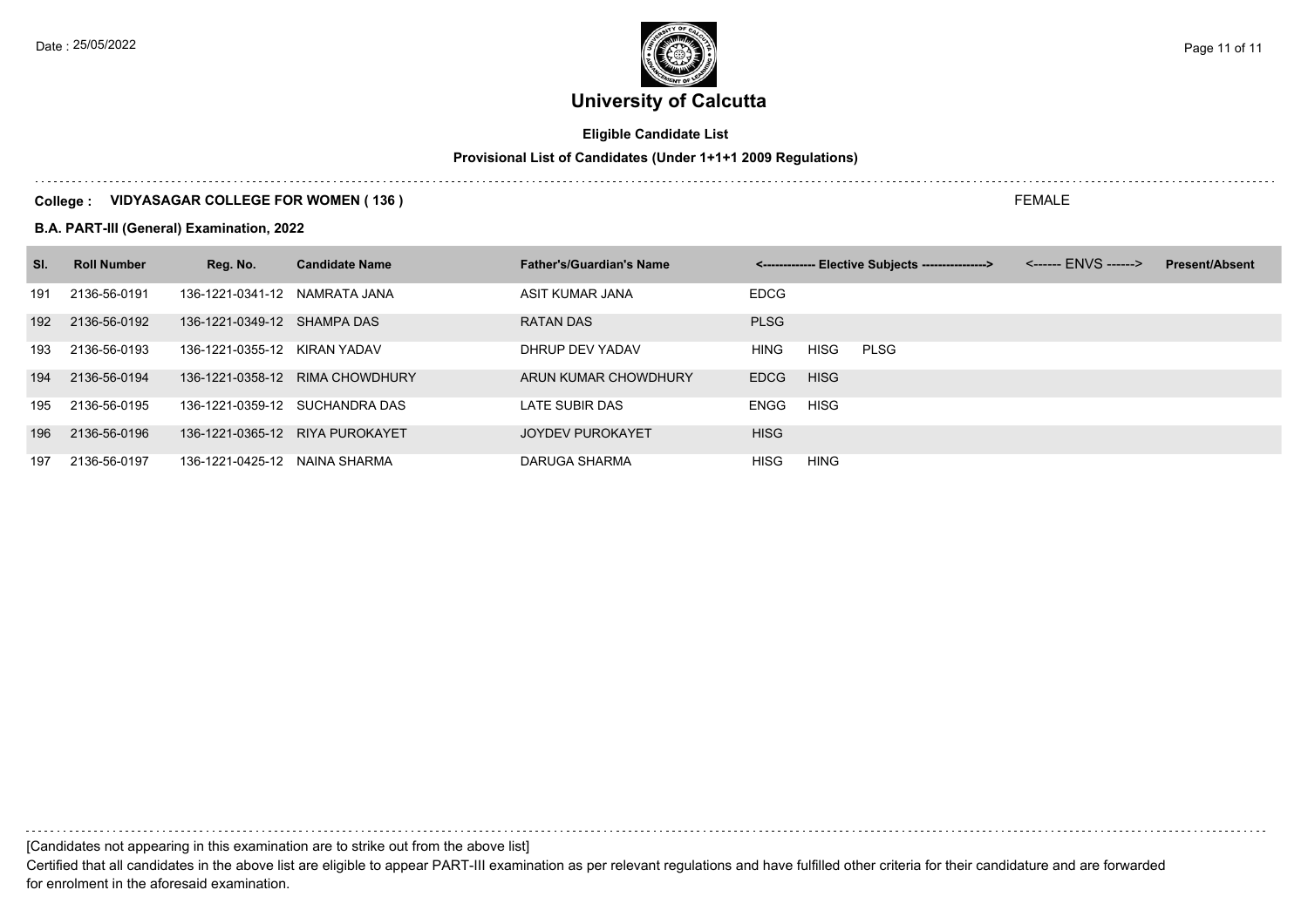Date : 25/05/2022 **Page 1 of 4**  $\leq$  Page 1 of 4

# **University of Calcutta**

# **Eligible Candidate List**

# **Provisional List of Candidates (Under 1+1+1 2009 Regulations)**

### **College : VIDYASAGAR COLLEGE FOR WOMEN ( 136 )**

#### **B.A. PART-III (General) Examination, 2022**

| SI.            | <b>Roll Number</b> | Reg. No.                       | <b>Candidate Name</b>                | <b>Father's/Guardian's Name</b> |             |             | <------------- Elective Subjects ----------------> <------ ENVS ------> |             | <b>Present/Absent</b> |
|----------------|--------------------|--------------------------------|--------------------------------------|---------------------------------|-------------|-------------|-------------------------------------------------------------------------|-------------|-----------------------|
| $\mathbf{1}$   | 2136-55-0001       | 136-1221-1123-15 RINKI BHAKTA  |                                      | AMAL BHAKTA                     | <b>BNGG</b> | PLSG        | <b>HISG</b>                                                             | <b>ENVS</b> |                       |
| $\overline{2}$ | 2136-55-0002       | 136-1211-0415-17 DIYA CHANDRA  |                                      | LATE SUBHASISH CHANDRA          | <b>BNGG</b> | <b>PLSG</b> | <b>HISG</b>                                                             | <b>ENVS</b> |                       |
| 3              | 2136-55-0003       | 136-1211-0490-17 ANUSREE SEN   |                                      | ASHIS SEN                       | <b>BNGG</b> | <b>EDCG</b> | <b>HISG</b>                                                             | <b>ENVS</b> |                       |
| 4              | 2136-55-0004       | 136-1211-0491-17 PRANATI DAS   |                                      | <b>ASHOK DAS</b>                | <b>PLSG</b> | <b>HISG</b> | <b>SANG</b>                                                             | <b>ENVS</b> |                       |
| 5              | 2136-55-0005       | 136-1211-0513-17 PRIYANKA RAM  |                                      | <b>DILIP RAM</b>                | <b>BNGG</b> | <b>EDCG</b> | <b>HISG</b>                                                             | <b>ENVS</b> |                       |
| 6              | 2136-55-0006       |                                | 136-1211-0560-17 NANDINI KUMARI RAY  | <b>SHANKAR RAY</b>              | <b>HING</b> | <b>EDCG</b> | <b>HISG</b>                                                             | <b>ENVS</b> |                       |
| $\overline{7}$ | 2136-55-0007       |                                | 136-1211-0580-17 MANISHA KUMARI SAH  | DAYA SHANKAR SAH                | <b>HING</b> | <b>PLSG</b> | <b>HISG</b>                                                             | <b>ENVS</b> |                       |
| 8              | 2136-55-0008       |                                | 136-1211-0730-17 ALKA KM MANJHI      | SUDARSHAN MANJHI                | <b>HISG</b> | <b>ECOG</b> | <b>PLSG</b>                                                             | <b>ENVS</b> |                       |
| 9              | 2136-55-0009       |                                | 136-1211-0791-17 PAYEL DEBNATH       | RAJU DEBNATH                    | <b>PHIG</b> | <b>BNGG</b> | SOCG                                                                    | <b>ENVS</b> |                       |
| 10             | 2136-55-0010       | 136-1211-1287-15 SWETA DUBEY   |                                      | <b>MANOJ KUMAR DUBEY</b>        | <b>HING</b> | <b>PLSG</b> | <b>HISG</b>                                                             | <b>ENVS</b> |                       |
| 11             | 2136-55-0011       |                                | 136-1221-0512-16 SHAZIA SULTANA      | MD. SAJJAD                      | <b>HING</b> | <b>EDCG</b> | <b>HISG</b>                                                             | <b>ENVS</b> |                       |
| 12             | 2136-55-0012       |                                | 136-1211-0137-17 SARMISTHA BOSE      | <b>SWAPAN BOSE</b>              | <b>HISG</b> | <b>BNGG</b> | <b>PLSG</b>                                                             | <b>ENVS</b> |                       |
| 13             | 2136-55-0013       | 136-1211-0731-17 TUMPA SHAW    |                                      | <b>KARTIK SHAW</b>              | <b>BNGG</b> | <b>EDCG</b> | <b>HISG</b>                                                             | <b>ENVS</b> |                       |
| 14             | 2136-55-0014       | 136-1211-0146-17 SRABANTI PATI |                                      | <b>DILIP KUMAR PATI</b>         | <b>HISG</b> | <b>BNGG</b> | <b>PLSG</b>                                                             | <b>ENVS</b> |                       |
| 15             | 2136-55-0015       |                                | 136-1221-1171-15 SAYANI ADHIKARY     | KRISHNENDU ADHIKARY             | <b>BNGG</b> | <b>EDCG</b> | <b>HISG</b>                                                             | <b>ENVS</b> |                       |
| 16             | 2136-55-0016       |                                | 136-1221-0469-15 SHILPA BASU MALLICK | SOMNATH BASU MALLICK            | <b>PHIG</b> | <b>ENGG</b> | <b>PLSG</b>                                                             | <b>ENVS</b> |                       |
| 17             | 2136-55-0017       | 136-1221-1095-15 KAJAL GUPTA   |                                      | SHANKAR LAL GUPTA               | <b>ENGG</b> | <b>HISG</b> | <b>PLSG</b>                                                             | <b>ENVS</b> |                       |
| 18             | 2136-55-0018       | 136-1222-1093-15 RUPA NASKAR   |                                      | RAMPRASAD NASKAR                | <b>BNGG</b> | <b>HISG</b> | <b>PLSG</b>                                                             | <b>ENVS</b> |                       |
| 19             | 2136-55-0019       | 136-1211-0501-17 ANKITA MAHATO |                                      | <b>TARAK MAHATO</b>             | <b>BNGG</b> | PLSG        | <b>HISG</b>                                                             | <b>ENVS</b> |                       |

## [Candidates not appearing in this examination are to strike out from the above list]

Certified that all candidates in the above list are eligible to appear PART-III examination as per relevant regulations and have fulfilled other criteria for their candidature and are forwarded for enrolment in the aforesaid examination.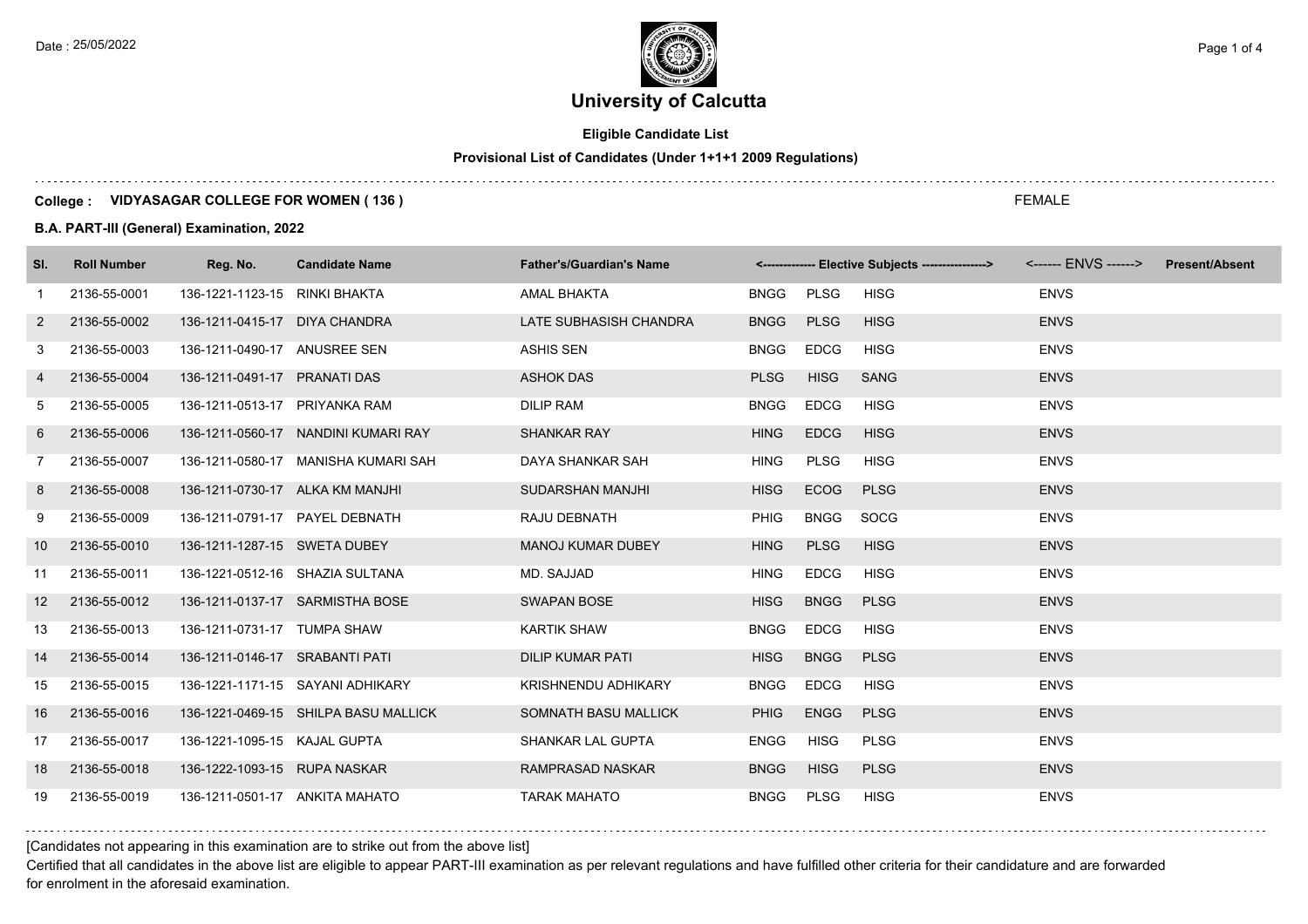$\ldots$  .

Date : 25/05/2022 **Page 2 of 4**  $\leq$  Page 2 of 4

# **University of Calcutta**

# **Eligible Candidate List**

#### **Provisional List of Candidates (Under 1+1+1 2009 Regulations)**

## **College : VIDYASAGAR COLLEGE FOR WOMEN ( 136 )**

#### **B.A. PART-III (General) Examination, 2022**

| SI. | <b>Roll Number</b> | Reg. No.                       | <b>Candidate Name</b>               | <b>Father's/Guardian's Name</b> |             |             | <-------------- Elective Subjects ----------------> |             | <b>Present/Absent</b> |
|-----|--------------------|--------------------------------|-------------------------------------|---------------------------------|-------------|-------------|-----------------------------------------------------|-------------|-----------------------|
| 20  | 2136-55-0020       | 136-1212-0148-17 ANITA MONDAL  |                                     | <b>ASHOK MONDAL</b>             | <b>HISG</b> | <b>BNGG</b> | <b>PLSG</b>                                         | <b>ENVS</b> |                       |
| 21  | 2136-55-0021       | 136-1221-1295-15 GARGI DUTTA   |                                     | <b>GOUTAM DUTTA</b>             | <b>BNGG</b> | <b>FMSG</b> | <b>HISG</b>                                         | <b>ENVS</b> |                       |
| 22  | 2136-55-0022       | 136-1211-0438-17 SAYANI SARKAR |                                     | <b>ASHIS SARKAR</b>             | <b>BNGG</b> | <b>PLSG</b> | <b>HISG</b>                                         | <b>ENVS</b> |                       |
| 23  | 2136-55-0023       | 136-1211-0533-17 ANKITA ROY    |                                     | AJIT ROY                        | <b>BNGG</b> | <b>EDCG</b> | <b>HISG</b>                                         | <b>ENVS</b> |                       |
| 24  | 2136-55-0024       | 136-1211-0784-17 ASHA SINGH    |                                     | <b>SURENDRA SINGH</b>           | <b>HING</b> | <b>HISG</b> | <b>ENGG</b>                                         | <b>ENVS</b> |                       |
| 25  | 2136-55-0025       | 136-1221-0015-13 MOHANA BASU   |                                     | <b>GOBINDA KUMAR BASU</b>       | <b>HING</b> | PHIG        | <b>FMSG</b>                                         | <b>ENVS</b> |                       |
| 26  | 2136-55-0026       |                                | 136-1221-0671-16 PRIYANKA NEHAL     | <b>ABID NEHAL</b>               | <b>HING</b> | <b>HISG</b> | <b>EDCG</b>                                         | <b>ENVS</b> |                       |
| 27  | 2136-55-0027       |                                | 136-1221-0821-14 NANDANI JAISWAL    | <b>RAM CHANDAR JAISWAL</b>      | <b>ENGG</b> | <b>EDCG</b> | <b>HISG</b>                                         | <b>ENVS</b> |                       |
| 28  | 2136-55-0028       | 136-1221-0680-16 SNEHA GHATA   |                                     | <b>TAPAN GHATA</b>              | <b>PHIG</b> | <b>BNGG</b> | <b>PLSG</b>                                         | <b>ENVS</b> |                       |
| 29  | 2136-55-0029       |                                | 136-1221-1439-15 ANJU KUMARI RAI    | <b>BINAY RAI</b>                | <b>HING</b> | <b>EDCG</b> | <b>HISG</b>                                         | <b>ENVS</b> |                       |
| 30  | 2136-55-0030       |                                | 136-1222-0221-15 JYOTI KUMARI RAJAK | <b>SHIVCHARAN RAJAK</b>         | <b>ENGG</b> | <b>PHIG</b> | <b>PLSG</b>                                         | <b>ENVS</b> |                       |
| 31  | 2136-55-0031       | 136-1221-0513-16 MAMATA DEY    |                                     | KARTICK CHANDRA DEY             | <b>BNGG</b> | <b>EDCG</b> | <b>PHIG</b>                                         | <b>ENVS</b> |                       |
| 32  | 2136-55-0032       | 136-1221-0139-15 SHRUTI DAS    |                                     | <b>SUBRATA DAS</b>              | <b>ENGG</b> | <b>HISG</b> | <b>EDCG</b>                                         | <b>ENVS</b> |                       |
| 33  | 2136-55-0033       | 136-1221-0826-14 ANJALI MODAK  |                                     | <b>TARAK NATH MODAK</b>         | <b>ENGG</b> | PLSG        | GEOG                                                | <b>ENVS</b> |                       |
| 34  | 2136-55-0034       |                                | 136-1221-0430-14 MAMONI CHAKRABORTY | <b>SADHAN CHAKRABORTY</b>       | <b>HISG</b> | <b>EDCG</b> | <b>BNGG</b>                                         | <b>ENVS</b> |                       |
| 35  | 2136-55-0035       |                                | 136-1221-0548-14 PRIYANKA MONDAL    | <b>MIHIR MONDAL</b>             | <b>HISG</b> | <b>EDCG</b> | <b>BNGG</b>                                         | <b>ENVS</b> |                       |
| 36  | 2136-55-0036       | 136-1221-0553-14 SALBANI SAHA  |                                     | LATE BABUL SAHA                 | <b>HISG</b> | <b>EDCG</b> | <b>BNGG</b>                                         | <b>ENVS</b> |                       |
| 37  | 2136-55-0037       | 136-1221-0532-14 TAPASI SARDAR |                                     | <b>GURUCHARAN SARDAR</b>        | <b>HISG</b> | <b>EDCG</b> | <b>BNGG</b>                                         | <b>ENVS</b> |                       |
| 38  | 2136-55-0038       |                                | 136-1221-1065-15 RIYA CHATTERJEE    | <b>SAJAL CHATTERJEE</b>         | <b>BNGG</b> | <b>HISG</b> | <b>EDCG</b>                                         | <b>ENVS</b> |                       |

[Candidates not appearing in this examination are to strike out from the above list]

Certified that all candidates in the above list are eligible to appear PART-III examination as per relevant regulations and have fulfilled other criteria for their candidature and are forwarded for enrolment in the aforesaid examination.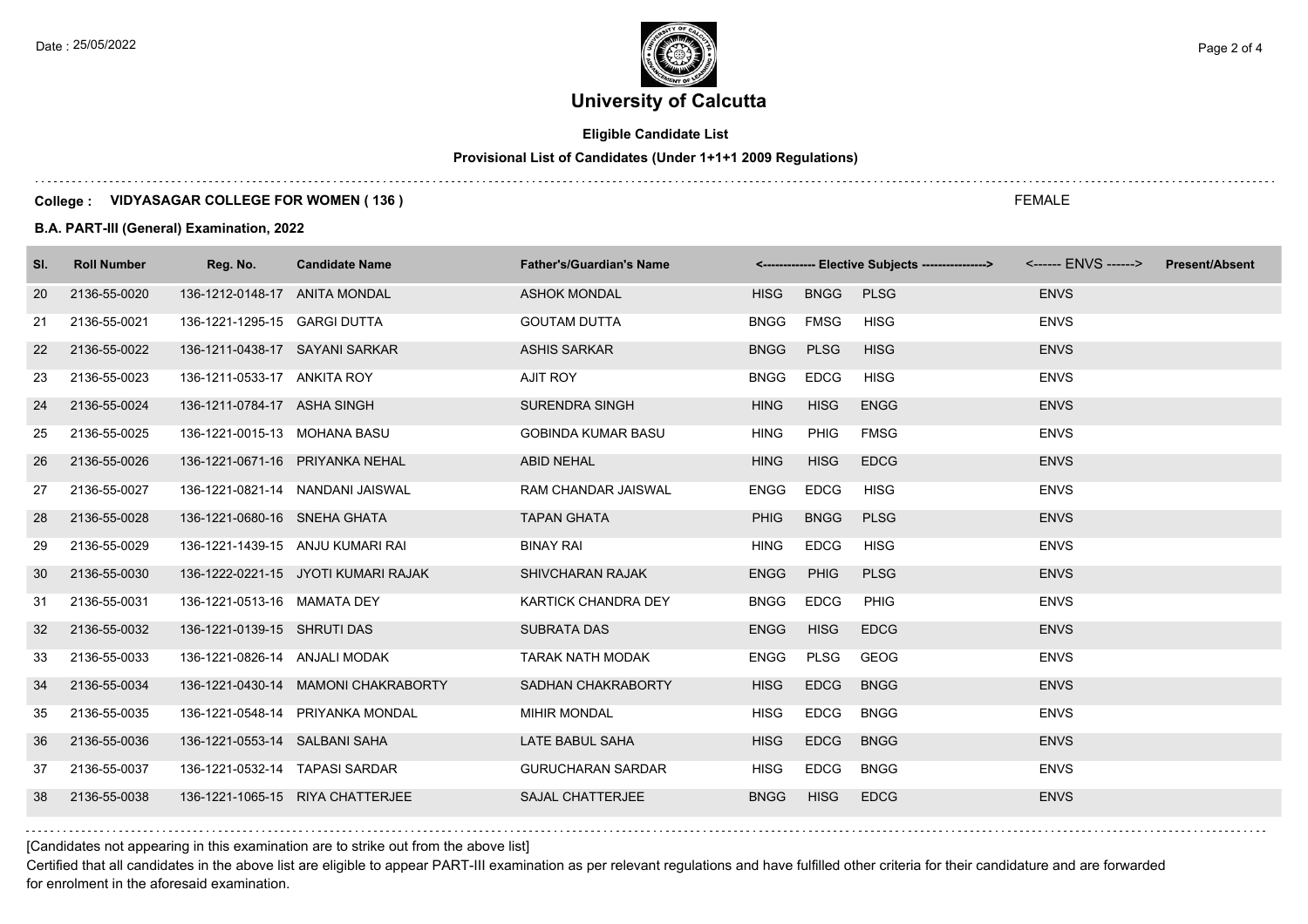Date : 25/05/2022 **Page 3 of 4**  $\leq$  Page 3 of 4

# **University of Calcutta**

# **Eligible Candidate List**

# **Provisional List of Candidates (Under 1+1+1 2009 Regulations)**

### **College : VIDYASAGAR COLLEGE FOR WOMEN ( 136 )**

#### **B.A. PART-III (General) Examination, 2022**

| SI. | <b>Roll Number</b> | Reg. No.                       | <b>Candidate Name</b>                | <b>Father's/Guardian's Name</b> |             |             | <-------------- Elective Subjects ----------------> | <------ ENVS ------> Present/Absent |  |
|-----|--------------------|--------------------------------|--------------------------------------|---------------------------------|-------------|-------------|-----------------------------------------------------|-------------------------------------|--|
| 39  | 2136-55-0039       | 136-1221-1225-15 SANGEETA DAS  |                                      | <b>NEMAI KUMAR DAS</b>          | ECOG        | EDCG        | <b>PHIG</b>                                         | <b>ENVS</b>                         |  |
| 40  | 2136-55-0040       | 136-1221-1377-15 NISHA SUR     |                                      | LATE NAKUL SUR                  | <b>BNGG</b> | <b>EDCG</b> | <b>HISG</b>                                         | <b>ENVS</b>                         |  |
| 41  | 2136-55-0041       | 136-1221-0801-14 SONAM JHA     |                                      | DILIP JHA                       | ECOG        | EDCG        | <b>HISG</b>                                         | <b>ENVS</b>                         |  |
| 42  | 2136-55-0042       |                                | 136-1221-1539-15 RINIKA MAJUMDER     | LATE ASHOK MAJUMDER             | <b>JORG</b> | <b>PLSG</b> | <b>FMSG</b>                                         | <b>ENVS</b>                         |  |
| 43  | 2136-55-0043       | 136-1221-0447-14 ANKITA PRASAD |                                      | SHEO SHANKAR PRASAD             | <b>HISG</b> | <b>EDCG</b> | <b>HING</b>                                         | <b>ENVS</b>                         |  |
| 44  | 2136-55-0044       | 136-1221-0491-14 MOUMITA DAS   |                                      | <b>SAMIR DAS</b>                | <b>PHIG</b> | <b>EDCG</b> | <b>BNGG</b>                                         | <b>ENVS</b>                         |  |
| 45  | 2136-55-0045       | 136-1221-0509-14 NEHA SINGH    |                                      | SANTOSH SINGH                   | <b>HISG</b> | <b>PLSG</b> | <b>HING</b>                                         | <b>ENVS</b>                         |  |
| 46  | 2136-55-0046       |                                | 136-1221-0510-14 PRIYANKA MONDAL     | <b>GOURI SHANKAR MONDAL</b>     | <b>HISG</b> | <b>PLSG</b> | <b>HING</b>                                         | <b>ENVS</b>                         |  |
| 47  | 2136-55-0047       |                                | 136-1221-0540-14 MOHUYA KARMAKAR     | <b>GOUR GOPAL KARMAKAR</b>      | <b>HISG</b> | <b>EDCG</b> | <b>BNGG</b>                                         | <b>ENVS</b>                         |  |
| 48  | 2136-55-0048       |                                | 136-1221-0554-14 ARATI SWARNKAR      | AWADESH SWARNKAR                | <b>HISG</b> | <b>PLSG</b> | <b>HING</b>                                         | <b>ENVS</b>                         |  |
| 49  | 2136-55-0049       | 136-1221-0588-14 RITUPARNA DEY |                                      | <b>BISWAJIT DEY</b>             | <b>PLSG</b> | FMSG        | <b>JORG</b>                                         | <b>ENVS</b>                         |  |
| 50  | 2136-55-0050       | 136-1221-0257-13 PIYALI PAUL   |                                      | <b>SUBHASIS PAUL</b>            | <b>HISG</b> | <b>BNGG</b> | <b>PLSG</b>                                         | <b>ENVS</b>                         |  |
| 51  | 2136-55-0051       | 136-1221-0176-13 PRIYANKA DEB  |                                      | SANKAR PRASAD DEB               | <b>HISG</b> | EDCG        | <b>ECOG</b>                                         | <b>ENVS</b>                         |  |
| 52  | 2136-55-0052       | 136-1221-0426-13 PUSPA YADAV   |                                      | <b>RAMESH YADAV</b>             | <b>HING</b> | <b>PLSG</b> | <b>HISG</b>                                         | <b>ENVS</b>                         |  |
| 53  | 2136-55-0053       |                                | 136-1221-0441-13 LAKSHMI KUMARI SHAW | <b>BRIJLAL SHAW</b>             | <b>PLSG</b> | <b>HING</b> | <b>HISG</b>                                         | <b>ENVS</b>                         |  |
| 54  | 2136-55-0054       | 136-1221-0442-13 SUHITA PATRA  |                                      | <b>SAMIR KUMAR PATRA</b>        | <b>HISG</b> | <b>PLSG</b> | <b>HING</b>                                         | <b>ENVS</b>                         |  |
| 55  | 2136-55-0055       |                                | 136-1221-0208-13 NABANEETA GHOSH     | <b>DIPANKAR GHOSH</b>           | <b>PLSG</b> | <b>HISG</b> | <b>FMSG</b>                                         | <b>ENVS</b>                         |  |
| 56  | 2136-55-0056       | 136-1221-0357-13 TINKU DAS     |                                      | <b>MONU DAS</b>                 | <b>EDCG</b> | <b>PHIG</b> | <b>BNGG</b>                                         | <b>ENVS</b>                         |  |
| 57  | 2136-55-0057       | 136-1221-0568-14 BABLI SINGH   |                                      | <b>SHANKAR SINGH</b>            | <b>HISG</b> | <b>EDCG</b> | <b>HING</b>                                         | <b>ENVS</b>                         |  |

## [Candidates not appearing in this examination are to strike out from the above list]

Certified that all candidates in the above list are eligible to appear PART-III examination as per relevant regulations and have fulfilled other criteria for their candidature and are forwarded for enrolment in the aforesaid examination.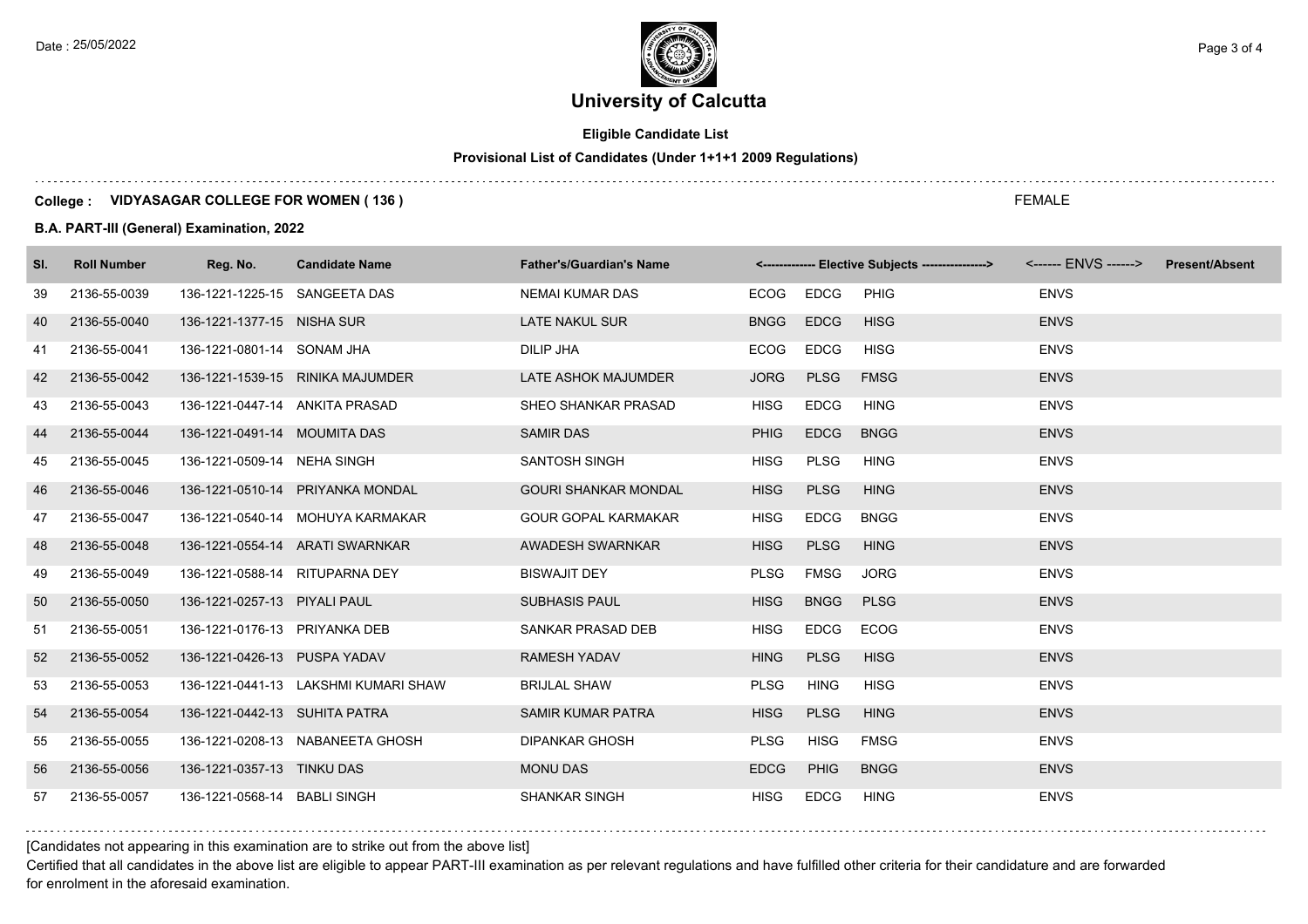Date : 25/05/2022 **Page 4 of 4**  $\sim$  Page 4 of 4

# **University of Calcutta**

# **Eligible Candidate List**

# **Provisional List of Candidates (Under 1+1+1 2009 Regulations)**

### **College : VIDYASAGAR COLLEGE FOR WOMEN ( 136 )**

#### **B.A. PART-III (General) Examination, 2022**

| SI. | <b>Roll Number</b> | Reg. No.                        | <b>Candidate Name</b>              | <b>Father's/Guardian's Name</b> |             |             | <-------------- Elective Subjects ----------------> <------ ENVS ------> |             | <b>Present/Absent</b> |
|-----|--------------------|---------------------------------|------------------------------------|---------------------------------|-------------|-------------|--------------------------------------------------------------------------|-------------|-----------------------|
| 58  | 2136-55-0058       | 136-1221-0451-12 PRITI RAHA     |                                    | SUDHANGSU RAHA                  | <b>HISG</b> | <b>EDCG</b> | <b>BNGG</b>                                                              | <b>ENVS</b> |                       |
| 59  | 2136-55-0059       | 136-1221-0023-13 DEBALINA SAHA  |                                    | <b>DIPAK SAHA</b>               | <b>BNGG</b> | HISG        | PLSG                                                                     | <b>ENVS</b> |                       |
| 60  | 2136-55-0060       | 136-1222-0120-13 PRIYANKA DOLOI |                                    | RANJIT DOLOI                    | <b>ENGG</b> | <b>HISG</b> | <b>EDCG</b>                                                              | <b>ENVS</b> |                       |
| 61  | 2136-55-0061       |                                 | 136-1221-0231-13 SUPARNA MONDAL    | <b>INDRAJIT MONDAL</b>          | <b>PLSG</b> | GEOG        | <b>BNGG</b>                                                              | <b>ENVS</b> |                       |
| 62  | 2136-55-0062       | 136-1221-0295-13 RIMPA GHOSH    |                                    | <b>TAPAN GHOSH</b>              | <b>HISG</b> | <b>EDCG</b> | <b>BNGG</b>                                                              | <b>ENVS</b> |                       |
| 63  | 2136-55-0063       | 136-1221-0320-13 SHIVANI SINGH  |                                    | DHARNENDRA KUMAR SINGH          | <b>HING</b> | HISG        | <b>PLSG</b>                                                              | <b>ENVS</b> |                       |
| 64  | 2136-55-0064       | 136-1221-0414-13 PRIYA PAUL     |                                    | <b>BALARAM PAUL</b>             | <b>BNGG</b> | <b>PLSG</b> | <b>HISG</b>                                                              | <b>ENVS</b> |                       |
| 65  | 2136-55-0065       |                                 | 136-1221-0763-13 KAVITA KUMARI RAM | AVINATH RAM                     | <b>HING</b> | HISG        | <b>PLSG</b>                                                              | <b>ENVS</b> |                       |
| 66  | 2136-55-0066       | 136-1221-0420-12 RUNA SENAPOTI  |                                    | <b>SANJOY SENAPOTI</b>          | <b>PLSG</b> | <b>HISG</b> | <b>BNGG</b>                                                              | <b>ENVS</b> |                       |
| 67  | 2136-55-0067       | 136-1221-0398-12 PREETI SHAW    |                                    | <b>GOPAL SHAW</b>               | <b>HING</b> | <b>PLSG</b> | <b>HISG</b>                                                              | <b>ENVS</b> |                       |
| 68  | 2136-55-0068       |                                 | 136-1222-0109-12 MOUSUMI SINGHA    | <b>BIJOY KUMAR SINGHA</b>       | <b>ENGG</b> | <b>EDCG</b> | PHIG                                                                     | <b>ENVS</b> |                       |
| 69  | 2136-55-0069       | 136-1221-0160-12 PRITI SHAW     |                                    | OM PRAKASH SHAW                 | <b>HING</b> | <b>HISG</b> | <b>PLSG</b>                                                              | <b>ENVS</b> |                       |
| 70  | 2136-55-0070       | 136-1221-0361-12 MAMTA PATHAK   |                                    | PARASHURAM PATHAK               | <b>HING</b> | <b>HISG</b> | <b>PLSG</b>                                                              | <b>ENVS</b> |                       |
| 71  | 2136-55-0071       | 136-1221-0362-12 PINKI SINGH    |                                    | <b>BIJAY SINGH</b>              | <b>HISG</b> | PLSG        | <b>HING</b>                                                              | <b>ENVS</b> |                       |
|     | 72 2136-55-0072    |                                 | 136-1221-0383-12 GAYATRI CHAURASIA | RADHE SHYAM CHAURASIA           | <b>HING</b> | <b>EDCG</b> | <b>HISG</b>                                                              | <b>ENVS</b> |                       |

[Candidates not appearing in this examination are to strike out from the above list]

Certified that all candidates in the above list are eligible to appear PART-III examination as per relevant regulations and have fulfilled other criteria for their candidature and are forwarded for enrolment in the aforesaid examination.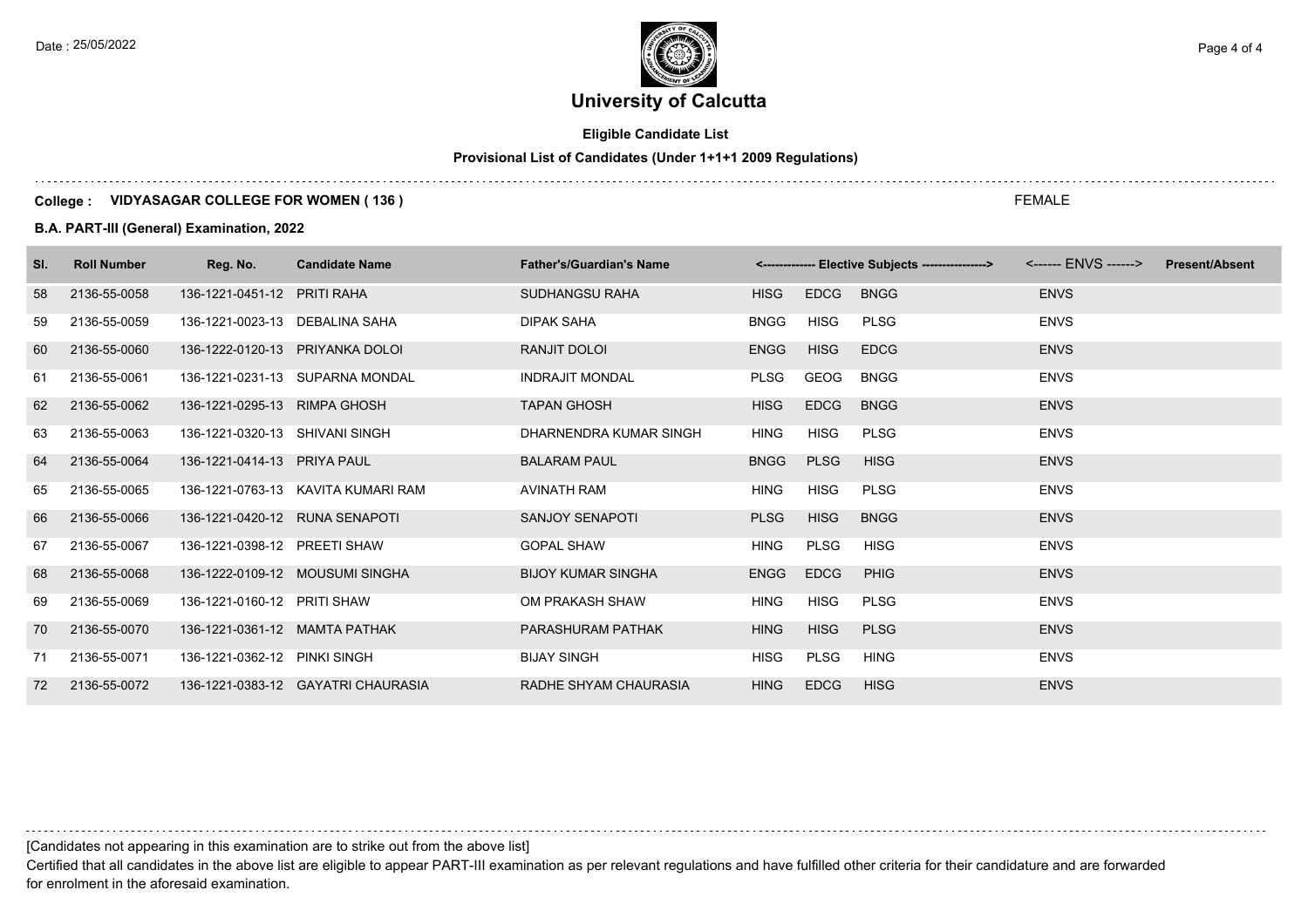# **University of Calcutta**

# **Eligible Candidate List**

# **Provisional List of Candidates (Under 1+1+1 2009 Regulations)**

### **College : VIDYASAGAR COLLEGE FOR WOMEN ( 136 )**

#### **B.A. PART-III (Honours) Examination, 2022**

| SI.             | <b>Roll Number</b> | Reg. No.                        | <b>Candidate Name</b>                   | <b>Father's/Guardian's Name</b> | <------------- Elective Subjects ----------------> | <b>Present/Absent</b> |
|-----------------|--------------------|---------------------------------|-----------------------------------------|---------------------------------|----------------------------------------------------|-----------------------|
|                 | 2136-51-0001       | 136-1221-0031-14 BABITA DAS     |                                         | <b>BANKIM DAS</b>               | <b>BNGA</b>                                        | <b>ENVS</b>           |
| $\overline{2}$  | 2136-51-0002       | 136-1222-0017-14 ARPITA DAS     |                                         | RATAN DAS                       | <b>BNGA</b>                                        | <b>ENVS</b>           |
| 3               | 2136-51-0003       | 136-1222-0031-16 SUNITA MONDAL  |                                         | ARABINDA MONDAL                 | <b>BNGA</b>                                        | <b>ENVS</b>           |
| 4               | 2136-51-0004       | 136-1221-0031-15 SAHELI ROY     |                                         | SWAPAN KUMAR ROY                | <b>BNGA</b>                                        | <b>ENVS</b>           |
| 5               | 2136-51-0005       |                                 | 136-1214-0081-17 KIRAN KUMARI PRAJAPATI | LAL CHAND PRAJAPATI             | <b>ENGA</b>                                        | <b>ENVS</b>           |
| 6               | 2136-51-0006       |                                 | 136-1223-0109-13 SANGITA SARITA KUJUR   | ROBERT KUJUR                    | <b>HINA</b>                                        | <b>ENVS</b>           |
| $\overline{7}$  | 2136-51-0007       | 136-1211-0681-17 NEHA SINGH     |                                         | <b>JITEN SINGH</b>              | HINA                                               | <b>ENVS</b>           |
| 8               | 2136-51-0008       |                                 | 136-1221-0313-15 NANDINI JAISWAL        | KESHAW PRASAD JAISWAL           | <b>HINA</b>                                        | <b>ENVS</b>           |
| 9               | 2136-51-0009       | 136-1221-0267-15 PRITY GUPTA    |                                         | <b>JHABBU LAL GUPTA</b>         | HINA                                               | <b>ENVS</b>           |
| 10 <sup>1</sup> | 2136-51-0010       |                                 | 136-1221-0166-12 MANISHA SRIVASTAVA     | SHAMBHU LAL SRIVASTAVA          | <b>HINA</b>                                        | <b>ENVS</b>           |
| 11              | 2136-51-0011       | 136-1211-0157-17 TIYASHA GHORUI |                                         | <b>PRODIP GHORUI</b>            | <b>HISA</b>                                        | <b>ENVS</b>           |
| 12              | 2136-51-0012       |                                 | 136-1221-0138-16 ARPITA CHANDRA         | PRABIR CHANDRA                  | <b>HISA</b>                                        | <b>ENVS</b>           |
| 13              | 2136-51-0013       | 136-1221-0753-13 RIYA ROY       |                                         | <b>SWAPAN ROY</b>               | <b>PLSA</b>                                        | <b>ENVS</b>           |

[Candidates not appearing in this examination are to strike out from the above list]

Certified that all candidates in the above list are eligible to appear PART-III examination as per relevant regulations and have fulfilled other criteria for their candidature and are forwarded for enrolment in the aforesaid examination.